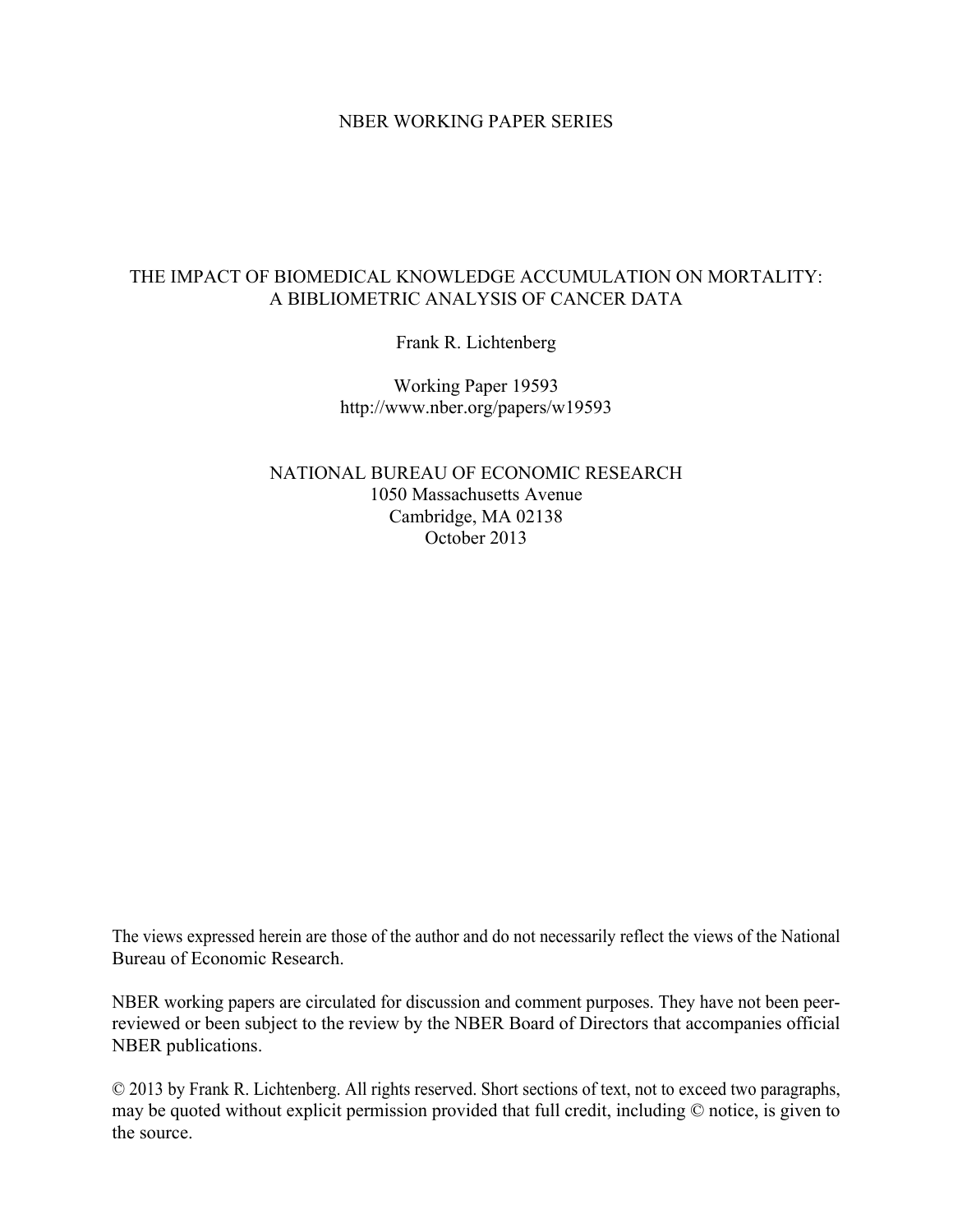The Impact of Biomedical Knowledge Accumulation on Mortality: A Bibliometric Analysis of Cancer Data Frank R. Lichtenberg NBER Working Paper No. 19593 October 2013 JEL No. J11,O33,O40

# **ABSTRACT**

I examine the relationship across diseases between the long-run growth in the number of publications about a disease and the change in the age-adjusted mortality rate from the disease. The diseases analyzed are almost all the different forms of cancer, i.e. cancer at different sites in the body (lung, colon, breast, etc.). Time-series data on the number of publications pertaining to each cancer site were obtained from PubMed. For articles published since 1975, it is possible to distinguish between publications indicating and not indicating any research funding support.

My estimates indicate that mortality rates: (1) are unrelated to the (current or lagged) stock of publications that had not received research funding; (2) are only weakly inversely related to the contemporaneous stock of published articles that received research funding; and (3) are strongly inversely related to the stock of articles that had received research funding and been published 5 and 10 years earlier. The effect after 10 years is 66% larger than the contemporaneous effect. The strong inverse correlation between mortality growth and growth in the lagged number of publications that were supported by research funding is not driven by a small number of outliers.

Frank R. Lichtenberg Columbia University 504 Uris Hall 3022 Broadway New York, NY 10027 and NBER frl1@columbia.edu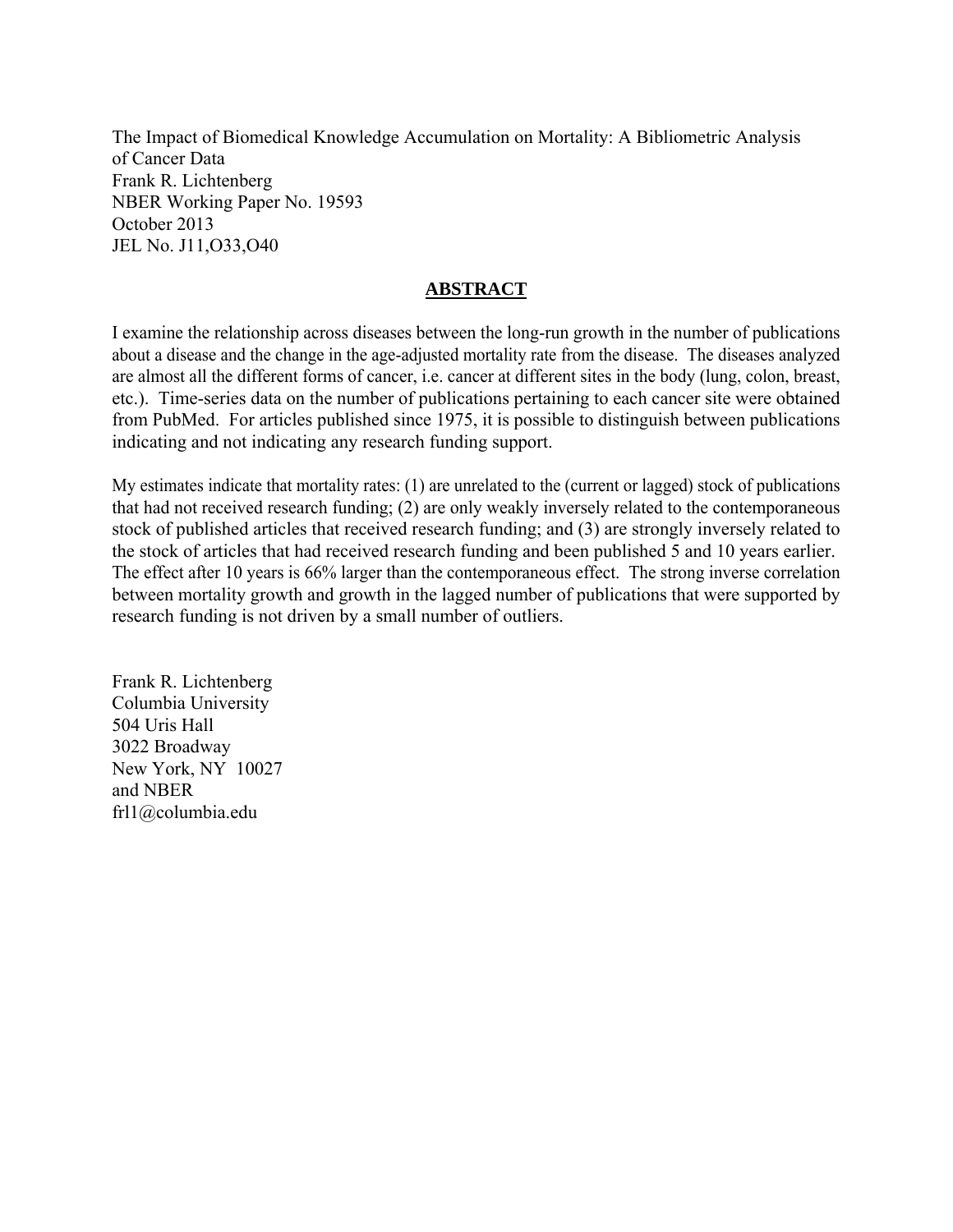#### **I. Introduction**

Many people and organizations have expressed the view that biomedical research has yielded substantial improvements in longevity and health. Nabel (2009) said that "biomedical research provides the basis for progress in health and health care." Moses and Martin (2011) said that "since 1945, biomedical research has been viewed as the essential contributor to improving the health of individuals and populations, in both the developed and developing world." Cutler, Deaton and Lleras-Muney (2006) "tentatively identif[ied] the application of scientific advance and technical progress (some of which is induced by income and facilitated by education) as the ultimate determinant of health." The Federation of American Societies for Experimental Biology (2013) said that "research in the biomedical sciences has generated a wealth of new discoveries that are improving our health, extending our lives and raising our standard of living." The National Institutes of Health (NIH) said that "in the last 25 years, NIH‐ supported biomedical research has directly led to human health benefits that both extend lifespan and reduce illnesses" (NIH (2013a)). The Australian Government (2013) said that "the purpose of health and medical research (HMR) is to achieve better health for all Australians. Better health encompasses increased life expectancy, as well as social goals such as equity, affordability and quality of life."

The hypothesis that biomedical research has yielded substantial improvements in longevity and health has been examined using two kinds of evidence. The first type of evidence consists of qualitative "case studies" of specific diseases. NIH (2013b, 2013c) describes the impacts of its long-term efforts to understand, treat, and prevent chronic diseases (including cardiovascular disease, cancer, diabetes, depression), and how it has worked to combat infectious diseases such as HIV/AIDS and influenza by helping to develop new therapies, vaccines, diagnostic tests, and other technologies.

The second kind of evidence is indirect, (partially) econometric evidence. This evidence is indirect because it is based on evidence about two links in the following causal chain:

biomedical research  $\rightarrow$  new drugs, devices, and procedures  $\rightarrow$  longevity and health Regarding the first link: the National Cancer Institute (NCI) says that "approximately one half of the chemotherapeutic drugs currently used by oncologists for cancer treatment were discovered and/or developed at NCI" (NCI (2013)), and Sampat and Lichtenberg (2011) demonstrated that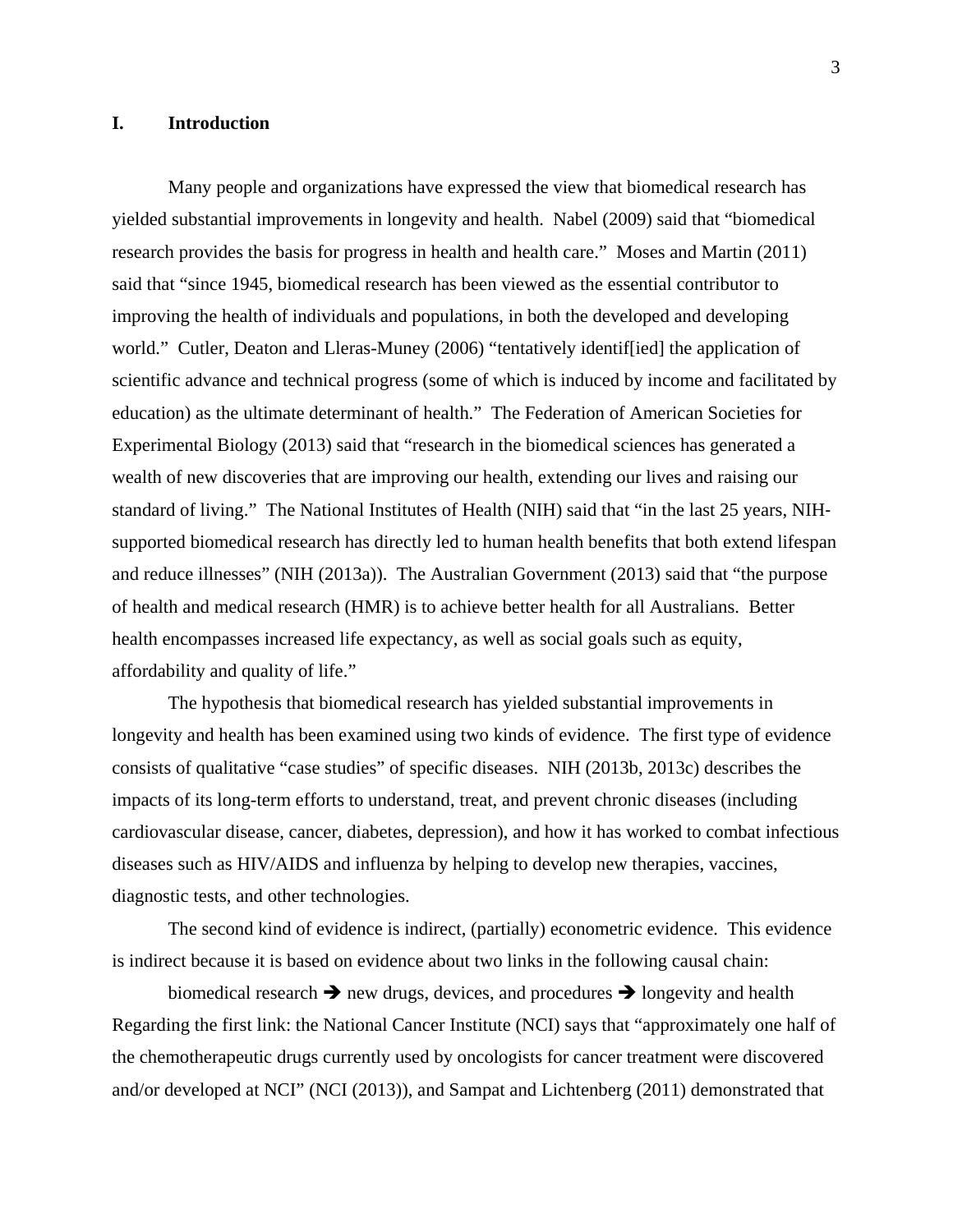new drugs often build on upstream government research. Regarding the second link: a number of studies have examined the impact of the introduction and use of new drugs, devices, and procedures on longevity and health.<sup>1</sup> For example, Lichtenberg (2011) analyzed the impact of new drugs and imaging procedures on longevity in the U.S. using longitudinal state-level data; Lichtenberg (2013a) analyzed the impact of new drugs on longevity in France using longitudinal disease-level data; and Lichtenberg (2013b) analyzed the impact of therapeutic procedure innovation on hospital patient longevity in Western Australia using patient-level data.

 In this paper, I will use a different econometric approach to assess the impact that biomedical research has had on longevity: a direct examination of the relationship across diseases between the long-run growth in the number of research publications and the change in the mortality rate (in most cases controlling for the disease incidence rate). I hypothesize that the growth in the number of research publications about a disease is a useful indicator of the growth in knowledge about the disease. As the National Science Foundation (NSF) says, "Research produces new knowledge, products, or processes. Research publications reflect contributions to knowledge" (NSF (2013)). In his model of endogenous technological change, Romer (1990) hypothesized an aggregate production function such that an economy's output depends on the "stock of ideas" that have previously been developed, as well as on the economy's endowments of labor and capital. The mortality model that I will estimate may be considered a health production function, in which the mortality rate is an (inverse) indicator of health output or outcomes, and the cumulative number of publications is analogous to the stock of ideas.

Previous research on the agricultural and manufacturing sectors of the economy has found that counts of publications are useful indicators of the stock of knowledge. Evenson and Kislev (1973) used the publication of crop-specific scientific papers as a measure of agricultural research output in 75 wheat- and maize- growing countries to explain increases in yield per unit land in these crops over the period 1948-68. They observed a strong and persistent relationship between agricultural research and biological productivity-yield in wheat and maize. This relationship existed both "between" countries and "within" countries over time. Adams (1990) utilized article count data in each science as measures of knowledge in his analysis of productivity growth in two-digit manufacturing industries during the period 1949-83.

<sup>&</sup>lt;sup>1</sup> Fuchs (2010) stated that "since World War II...biomedical innovations (new drugs, devices, and procedures) have been the primary source of increases in longevity."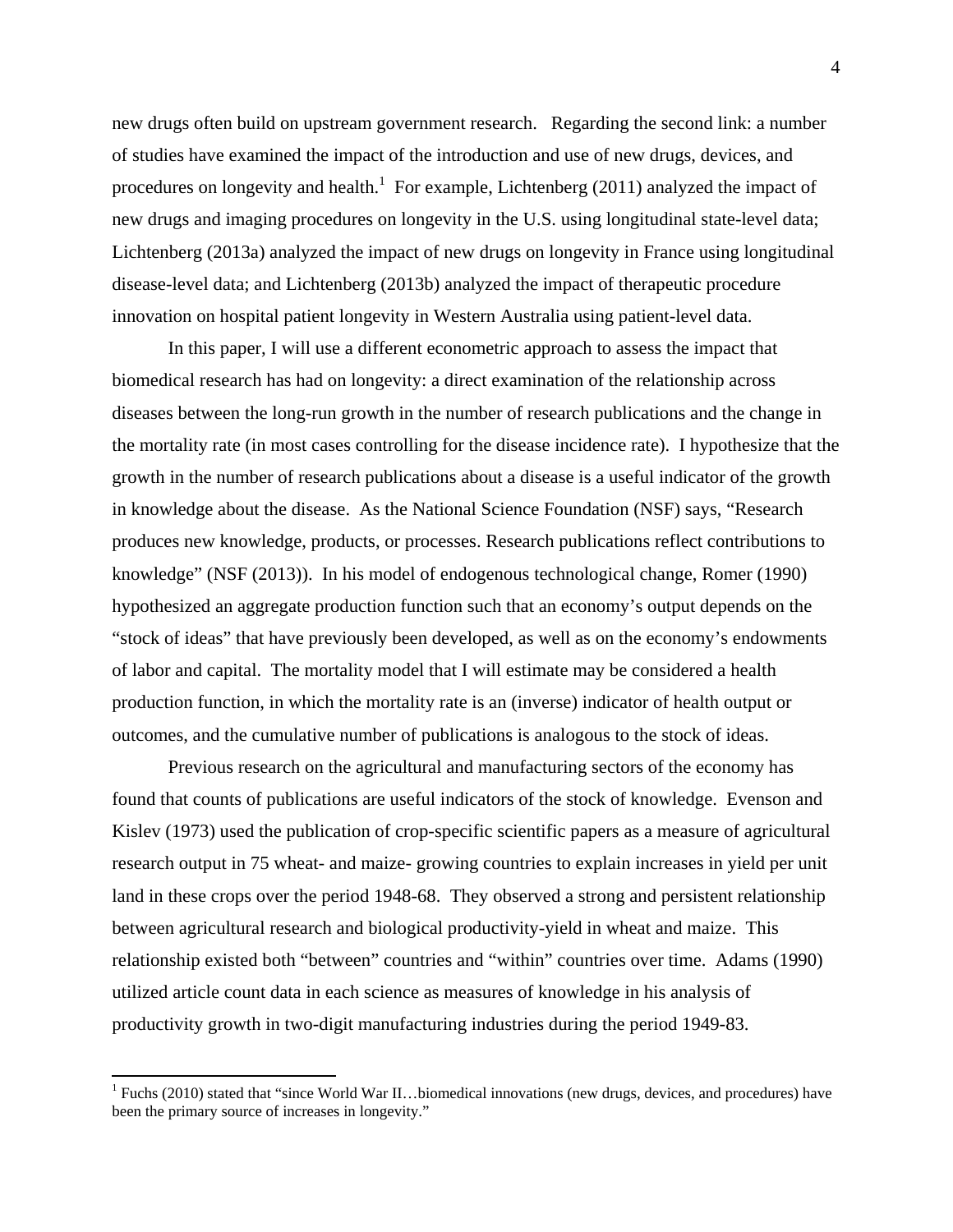The diseases we will analyze are almost all the different forms of cancer, i.e. cancer at different sites in the body (lung, colon, breast, etc.). About one-fourth of U.S. deaths during the period 1999-2010 were due to cancer. The main reason we focus on cancer is that the NCI publishes annual data on cancer incidence<sup>2</sup> as well as on cancer mortality, by cancer site. Incidence data aren't available for most other diseases. A less important reason is that the NCI uses a uniform cancer site classification scheme for data covering the entire period 1975-present. There were significant changes in the disease classification scheme for other diseases between 1998 and 1999, when the system used to classify underlying cause of death was changed from the International Classification of Diseases (ICD) Ninth Revision to the ICD Tenth Revision. As the CDC (2013) notes, the two classification schemes are different enough to make direct comparisons of cause-of-death difficult.

In the next section, I will briefly describe the biomedical publications data I will use. In Section III, I develop the econometric model I will use to investigate the impact of contributions to knowledge (as measured by publication counts) on cancer mortality rates. Descriptive statistics will be presented in Section IV. Estimates of the econometric model will be presented in Section V. Section VI provides a summary and conclusions.

### **II. Biomedical publications data**

Time-series data on the number of publications pertaining to each cancer site were obtained from PubMed, a database developed by the National Center for Biotechnology Information (NCBI) at the National Library of Medicine (NLM), one of the institutes of the National Institutes of Health (NIH). The database was designed to provide access to citations (with abstracts) from biomedical journals. PubMed's primary data resource is MEDLINE, the NLM's premier bibliographic database covering the fields of medicine, nursing, dentistry, veterinary medicine, the health care system, and the preclinical sciences, such as molecular biology. MEDLINE contains bibliographic citations and author abstracts from about 4,600 biomedical journals published in the United States and 70 other countries. The database contains about 12 million citations dating back to the mid-1960s. Coverage is worldwide, but most

 $2^2$  A cancer incidence rate is the number of new cancers of a specific site/type occurring in a specified population during a year, usually expressed as the number of cancers per 100,000 population at risk.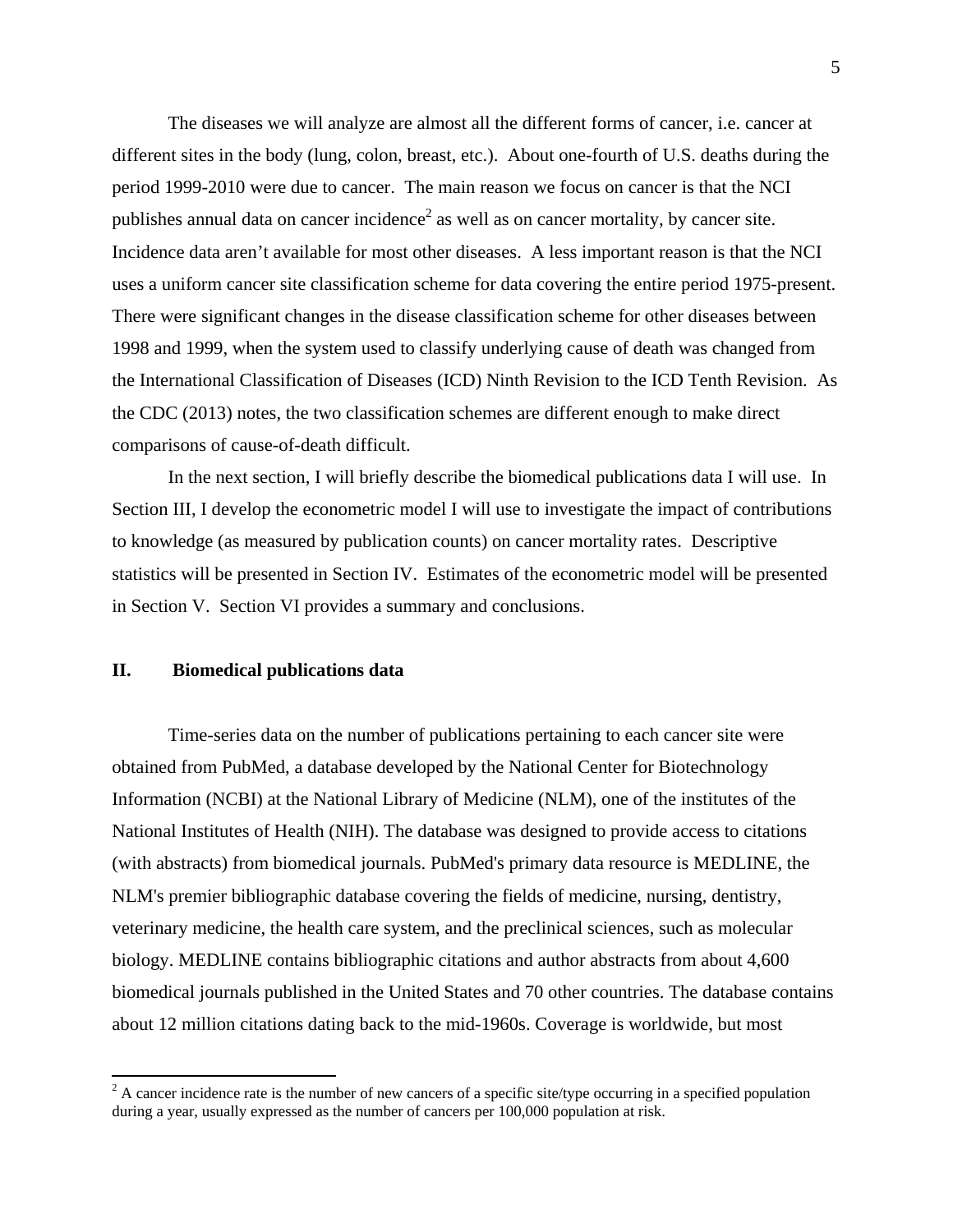records are from English-language sources or have English abstracts. In addition to MEDLINE citations, PubMed provides access to non-MEDLINE resources, such as out-of-scope citations, citations that precede MEDLINE selection, and PubMed Central (PMC) citations.<sup>3</sup>

A controlled vocabulary of biomedical terms, the NLM Medical Subject Headings (MeSH), is used to describe the subject of each journal article in MEDLINE. MeSH contains approximately 26 thousand terms and is updated annually to reflect changes in medicine and medical terminology. MeSH terms are arranged hierarchically by subject categories with more specific terms arranged beneath broader terms.<sup>4</sup> PubMed allows one to view this hierarchy and select terms for searching in the MeSH Database. Skilled subject analysts examine journal articles and assign to each the most specific MeSH terms applicable—typically ten to twelve. Applying the MeSH vocabulary ensures that articles are uniformly indexed by subject, whatever the author's words (National Center for Biotechnology Information (2013)). Figure 1 shows an abridged sample of a PubMed bibliographic citation. I use three attributes (search fields) in the citation: the date of publication (line 8), the MeSH headings (lines 27-36), and the Publication Type (lines 18-20).

For articles published since 1975, the Publication Types identify U.S. government and non-U.S. government<sup>5</sup> financial support of the research that resulted in the published papers when that support is mentioned in the articles (National Library of Medicine (2013b)). Figure 2 shows data on the number of PubMed publications pertaining to cancer that were published during the period 1975-2009, by extent and source of research support. Cancer was one of the main topics discussed (i.e., cancer was a "MeSH Major Topic") in about 1.5 million articles published during this period. About 30% of these articles mentioned either U.S. government support, non-U.S. government support, or both. 20% of the articles indicating any research funding support mentioned only U.S. government support; 63% of the articles indicating any research funding support mentioned only non-U.S. government support; and 17% of the articles

 $3$  Together, these are often referred to as "PubMed-only citations." Out-of-scope citations are primarily from general science and chemistry journals that contain life sciences articles indexed for MEDLINE, e.g., the plate tectonics or astrophysics articles from *Science* magazine. Publishers can also submit citations with publication dates that precede the journal's selection for MEDLINE indexing, usually because they want to create links to older content. PMC citations are taken from life sciences journals (MEDLINE or non-MEDLINE) that submit full-text articles to PMC. 4  $4$  The MeSH Tree Structure can be browsed online; see National Library of Medicine (2013a).

<sup>&</sup>lt;sup>5</sup> Non-U.S. government financial support includes support by American societies, institutes, state governments, universities, and private organizations, and by foreign sources (national, departmental, provincial, academic & private organizations).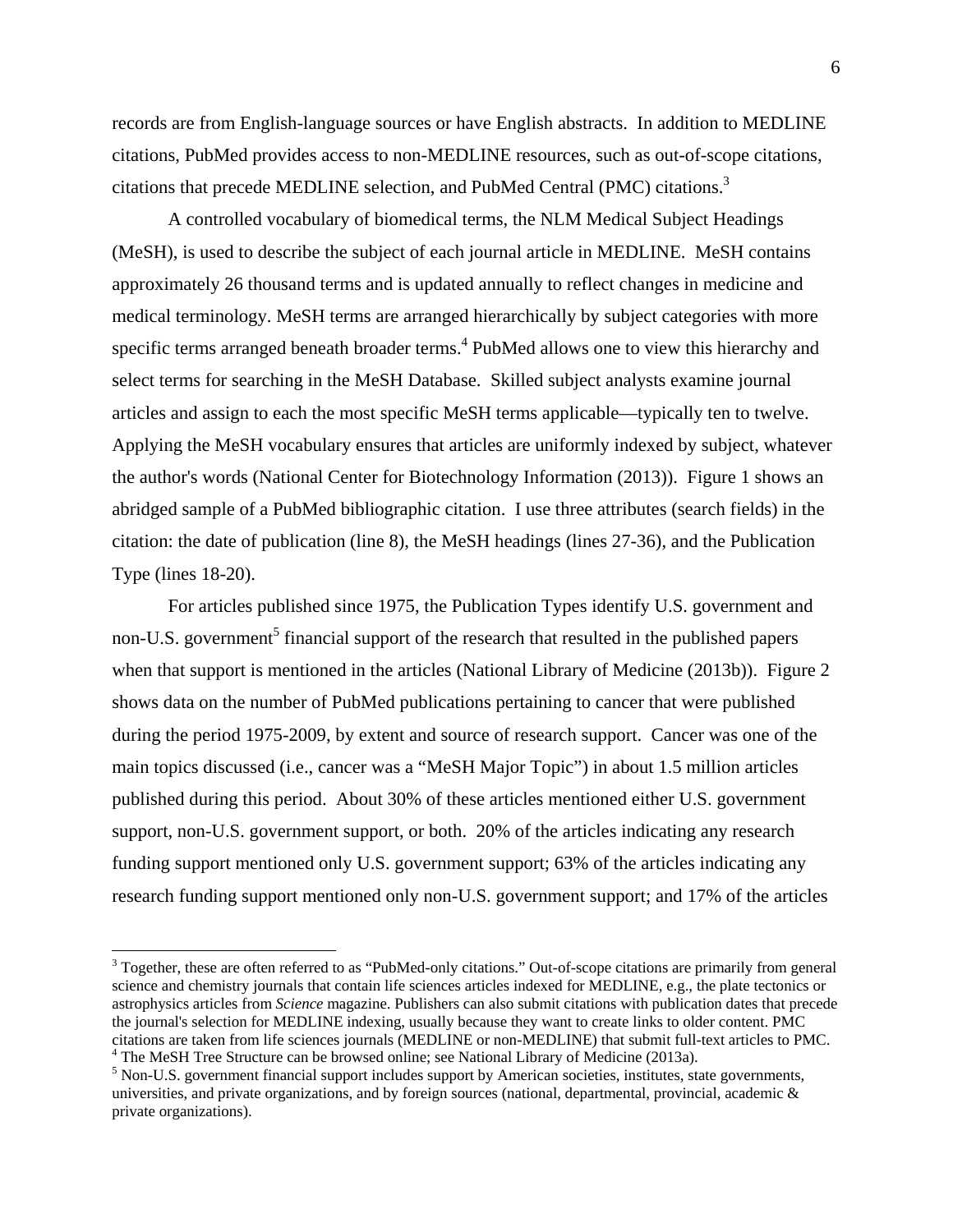indicating any research funding support mentioned both U.S. government and non-U.S. government support. This distribution of funding support by source is quite consistent with data compiled by Research!America (shown in Figure 3) on the distribution of 2011 U.S. biomedical and health R&D spending, by source of funding. The Research!America data indicate that the Federal government accounted for 29% of 2011 U.S. biomedical and health R&D spending. If we assume that the U.S. government deserves "half the credit" for articles that mentioned both U.S. government and non-U.S. government support, we can say that the U.S. government support accounted for  $28.5\%$  (=  $20\%$  + (17% / 2)) of the funding support for articles that received any funding support.

Our ability to distinguish between publications indicating and not indicating any research funding support will allow us to test the hypothesis that an increase in the number of publications indicating any research funding support has a larger (more negative) effect on mortality than an increase in the number of publications not indicating any research funding support; the latter may even have no effect. In principle, our ability to also distinguish between publications indicating U.S. government and non-U.S. government funding support could also allow us to separately examine the effects of both kinds of research funding on mortality. However, since almost half of the articles acknowledging U.S. government support also acknowledged non-U.S. government support, disentangling the effects of the two kinds of research funding on mortality may be difficult.

The PubMed database indicates the year of publication of each article, but not the year(s) in which research funding occurred (for articles that acknowledged research funding). However the NIH Reporter database (NIH (2013)) enables us to determine the start dates of NIH projects that yielded PubMed articles, as well as the publication dates of those articles. Hence, we can analyze the frequency distribution of the lag between project start date and the publication date of articles. The distribution of NIH-supported articles, by lag between project start date and publication date, is shown in Figure  $4<sup>6</sup>$  The median lag from project start to article publication is about six years. However, since this figure is based on right-censored data—articles that were or will be published after 2011 are excluded—six years should be considered a lower-bound estimate of the median lag from project start to article publication.

<sup>&</sup>lt;sup>6</sup> Figure 4 is based on data on almost all NIH-supported articles published during 1985-2011 (N = 323,196), not just articles about cancer.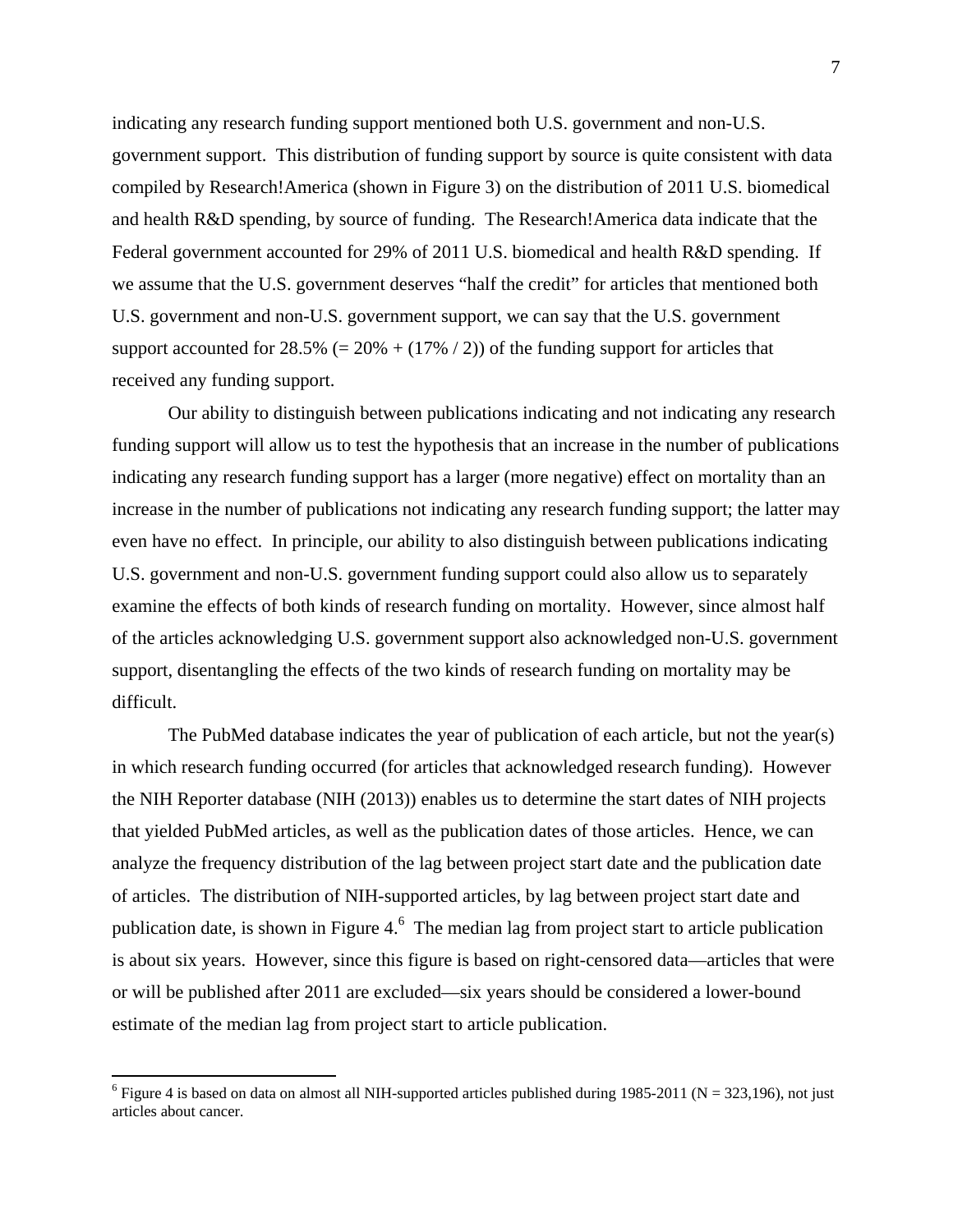When former NIH Director Harold Varmus testified before Congress in 1998, he said that "the benefits of research are unpredictable…Although basic research projects initially may appear to be unrelated to any specific disease, findings from this research ultimately may prove to be a critical turning point in a long chain of discoveries leading to improved health" (Varmus (1998)). Determining whether or not a research project is applicable to a specific disease is therefore likely to be far easier six or more years after the project began (and articles are published) than it was when the project started.

#### **III. Econometric model**

Two types of statistics are often used to assess progress in the "war on cancer": survival rates and mortality rates**.** Survival rates are typically expressed as the proportion of patients alive at some point subsequent to the diagnosis of their cancer.For example, the observed 5-year survival rate is defined as follows:

5-year Survival Rate = Number of people diagnosed with cancer at time t alive at time t+5 / Number of people diagnosed with cancer at time t

 $= 1 - (Number of people diagnosed with cancer at time t dead at time t+5 / Number of$ people diagnosed with cancer at time t)

Hence, the survival rate is based on a *conditional* (upon previous diagnosis) mortality rate. The second type of statistic is the *unconditional* cancer mortality rate: the number of deaths, with cancer as the underlying cause of death, occurring during a year per 100,000 population.

The 5-year relative survival rate from cancer has increased steadily since the mid-1970s, from 49.1% for people diagnosed during 1975-1977 to 67.6% for people diagnosed during 2001- 2008. Although this increase suggests that there has been significant progress in the war against cancer, it might simply be a reflection of (increasing) lead-time bias. Lead time bias is the bias that occurs when two tests for a disease are compared, and one test (the new, experimental one) diagnoses the disease earlier, but there is no effect on the outcome of the disease--it may appear that the test prolonged survival, when in fact it only resulted in earlier diagnosis when compared to traditional methods. Welch et al (2000) argued that "improving 5-year survival over time…should not be taken as evidence of improved prevention, screening, or therapy." They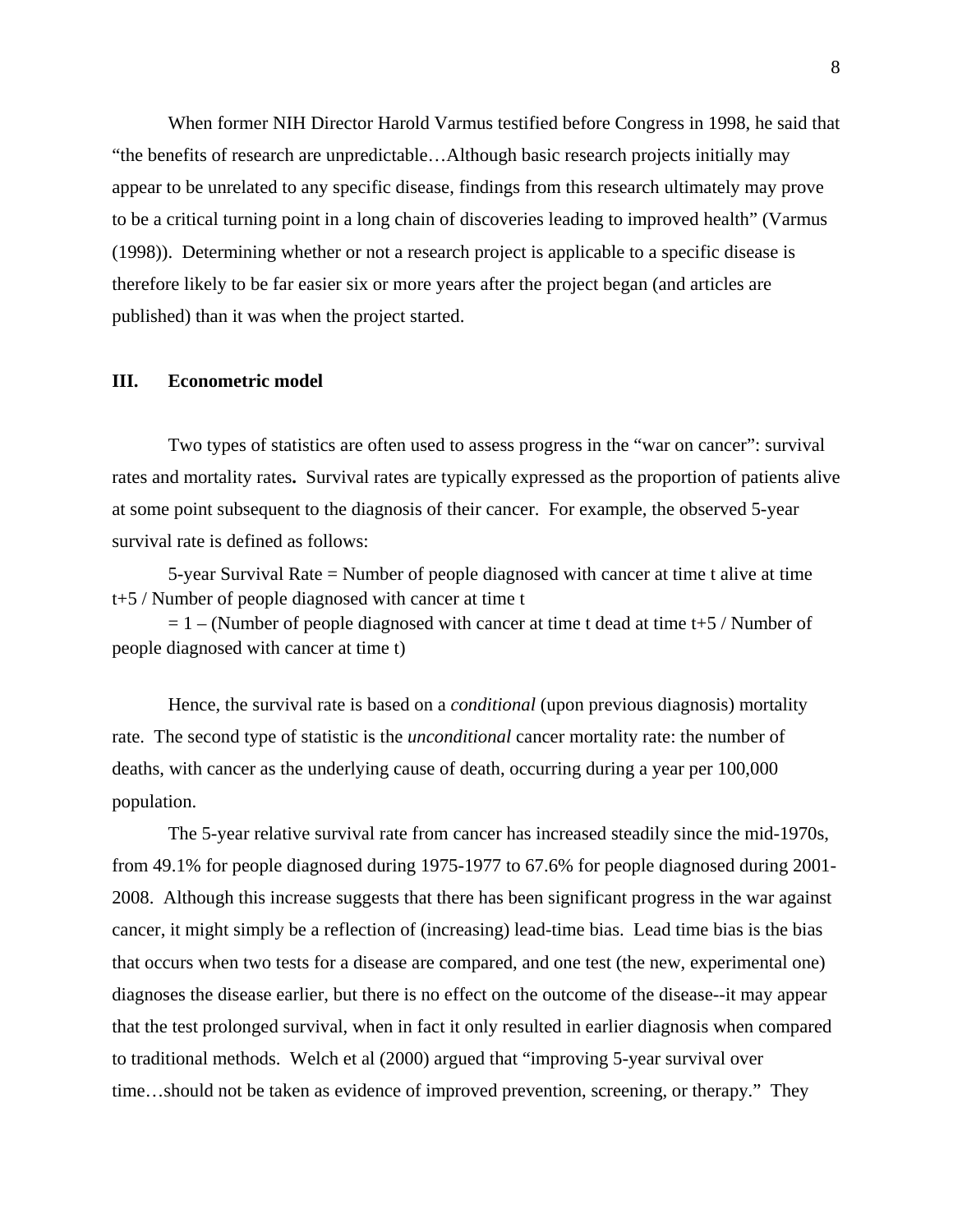argued that "while 5-year survival is a perfectly valid measure to compare cancer therapies in a randomized trial, comparisons of 5-year survival rates across time (or place) may be extremely misleading. If cancer patients in the past always had palpable tumors at the time of diagnosis while current cancer patients include those diagnosed with microscopic abnormalities, then 5year survival would be expected to increase over time even if new screening and treatment strategies are ineffective. To avoid the problems introduced by changing patterns of diagnosis, observers have argued that progress against cancer be assessed using population-based mortality rates." Therefore, the dependent variable I will analyze will be the unconditional cancer mortality rate, rather than a variable based on the survival rate.<sup>7</sup>

The unconditional cancer mortality rate is essentially the unconditional probability of death from cancer (P(death from cancer)). The law of total probability implies the following:

 $P$ (death from cancer) = P(death from cancer | cancer diagnosis) \* P(cancer diagnosis)

 $+$  P(death from cancer | no cancer diagnosis)  $*(1 - P(\text{cancer diagnosis}))$  (1)

The probability of dying from cancer is much lower than the probability of being diagnosed with cancer: in 2006, the cancer incidence rate was 2.5 times as high as the cancer mortality rate. $8$ This suggests that the probability that a person who has never been diagnosed with cancer dies from cancer is quite small: P(death from cancer  $|$  no cancer diagnosis)  $\approx 0$ . In this case, eq. (1) reduces to

P(death from cancer)  $\approx$  P(death from cancer | cancer diagnosis) \* P(cancer diagnosis) (2)

#### **Hence**

ln P(death from cancer)  $\approx$  ln P(death from cancer | cancer diagnosis)

$$
+ \ln P(cancer diagnosis) \tag{3}
$$

 $<sup>7</sup>$  I will control for cancer incidence (by including it in the mortality equation), but in a completely unrestrictive</sup> manner. If changes in incidence are merely due to lead-time bias, the coefficient on incidence should be zero. 8 <sup>8</sup> 2006 U.S. age-adjusted incidence and mortality rates were 456.2 and 181.1, respectively.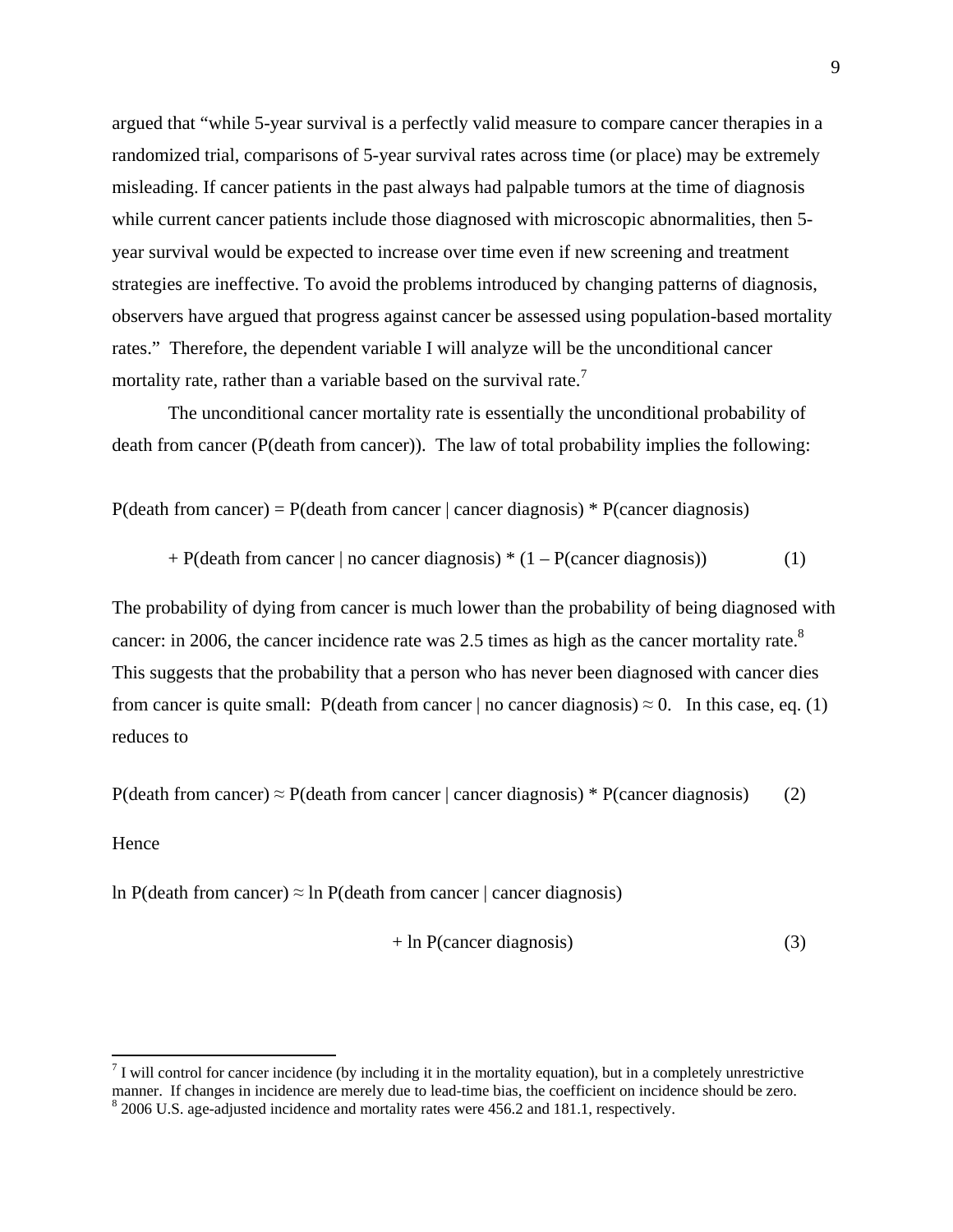I hypothesize that the conditional mortality rate (P(death from cancer | cancer diagnosis)) is inversely related to the (current or lagged) stock of useful knowledge about cancer. $\degree$  The stock of knowledge is not directly observable, but I also hypothesize that the cumulative number of scientific publications is a meaningful indicator of the stock of knowledge.

$$
ln P(death from cancer | cancer diagnosis) = \beta ln(cum_pubs_{t-k})
$$
\n(4)

Substituting (4) into (3),

ln P(death from cancer)  $\approx \beta \ln(\text{cum\_pubs}_{t-k}) + \ln P(\text{cancer diagnosis})$  (5)

To assess the impact of biomedical research on cancer mortality, I will estimate the following difference-in-differences version of eq. (5), based on longitudinal, cancer-site-level data on about 45 cancer sites: $10$ 

$$
ln(mort\_rate_{st}) = \beta ln(cum\_pubs_{s,t-k}) + \gamma ln(inc\_rate_{st}) + \alpha_s + \delta_t + \epsilon_{st}
$$
(6)

- mort rate<sub>st</sub> = the age-adjusted mortality rate from cancer at site s (s = 1,…, 47) in year t (t=1995,…,2009)
- cum\_pubs<sub>s,t-k</sub> = the number of PubMed articles published by the end of year t k that were about cancer at site s
	- $inc\_rate_{st}$  = the age-adjusted incidence rate of cancer at site s in year t
		- $\alpha_s$  = a fixed effect for cancer site s
		- $\delta_t$  = a fixed effect for year t
		- $\varepsilon_{st}$  = a disturbance

The fixed year effects control for time-varying factors that influence cancer mortality rates in general.

<sup>&</sup>lt;sup>9</sup> The stock of useful knowledge may also affect the probability of diagnosis.

 $10$  Galiani et al (2005) used a difference-in-differences model to assess the impact of privatization of water services on child mortality in Argentina. They estimated their model using data classified by region and year, whereas the data I will use are classified by disease and year. Their "treatment variable" (whether water services were publicly or privately provided) was discrete, whereas my treatment variable (stocks of publications) are continuous.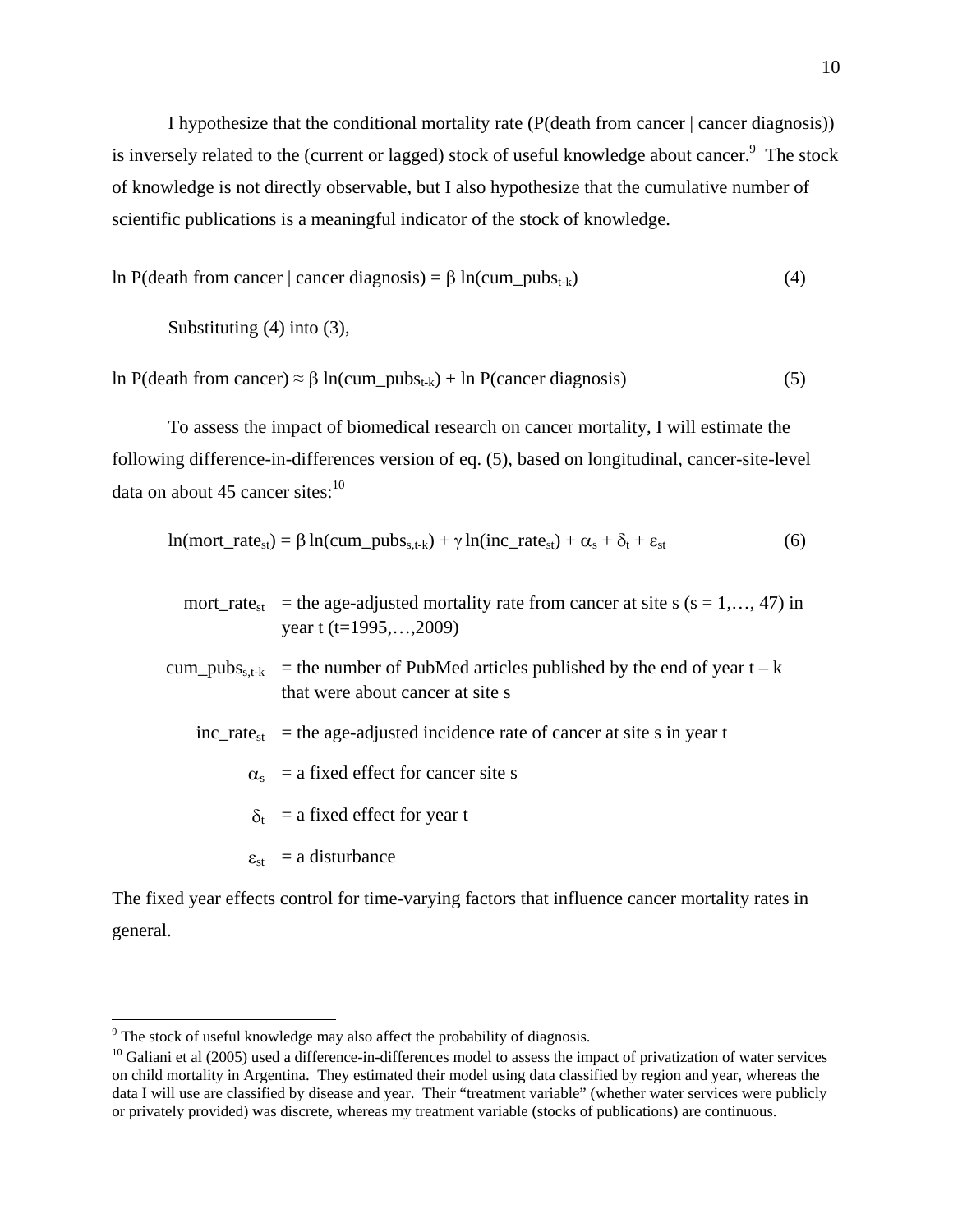I will estimate models based on eq. (6) using three alternative values of k: 0, 5, and  $10^{11}$ For concreteness, suppose that  $k = 10$ . Now, let's write specific versions of eq. (6) for the first and last years of the sample period ( $t = 1995$  and  $t = 2009$ ):

$$
\ln(mort\_rate_{s,1995}) = \beta \ln(cum\_pubs_{s,1985}) + \gamma \ln(in\_rate_{s,1995}) + \alpha_s + \delta_{1995} + \epsilon_{s,1995}
$$
(7)

$$
\ln(mort\_rate_{s,2009}) = \beta \ln(cum\_pubs_{s,1999}) + \gamma \ln(in\_rate_{s,2009}) + \alpha_s + \delta_{2009} + \epsilon_{s,2009}
$$
(8)

```
Subtracting eq. (7) from eq. (8),
```

```
ln(mort_rate_{s,2009} / mort_rate_{s,1995}) = \beta ln(cum_pubs_{s,1999} / cum_pubs_{s,1985}) +
```

$$
\gamma \ln(\text{inc\_rate}_{s,2009} / \text{inc\_rate}_{s,1995}) + (\delta_{2009} - \delta_{1995}) + (\epsilon_{s,2009} - \epsilon_{s,1995}) \tag{9}
$$

or

```
\Delta \ln(mort_rate_s) = \beta \Delta \ln(cum_pubs_s) + \gamma \Delta \ln(inc_rate_s) + \delta' + \epsilon_s' (10)
```
where

 $\Delta \ln(mort\ rate_s) = \ln(mort\_rate_{s,2009} / mort\_rate_{s,1995})$  $\Delta ln$ (cum\_pubs<sub>s</sub>) = ln(cum\_pubs<sub>s,1999</sub> / cum\_pubs<sub>s,1985</sub>)  $\Delta \ln (inc\_rate_s) = ln (inc\_rate_{s,2009} / inc\_rate_{s,1995})$  $\delta' = (\delta_{2009} - \delta_{1995})$ 

The cancer-site fixed effects that were included in the "within" model (eq. (6)) are no longer present in the "long-difference" model (eq. (10)); the intercept of eq. (10) is the difference between the initial- and end-year year fixed effects. In this simple model, the long-run growth of the age-adjusted cancer mortality rate depends on the long-run growth of the (lagged) cumulative number of publications, the long-run growth of the age-adjusted cancer incidence rate, and a constant.

 Eq. (10) can easily be generalized to allow for two or three different stocks of publications:

 $\Delta ln(mort_rate_s) = \beta_{RESEARCH} \Delta ln(cum_research_pubs_s)$ 

+  $\beta_{\text{NON-RESEARCH}}$   $\Delta \ln$ (cum non research pubs<sub>s</sub>) +  $\gamma \Delta \ln$ (inc rate<sub>s</sub>) +  $\delta'$  +  $\varepsilon$ <sub>s</sub>' (11)

 $\Delta$  ln(mort\_rate<sub>s</sub>) =  $\beta_{RESEARCH\;US\;GOV}$   $\Delta$ ln(cum\_US\_gov\_research\_pubs<sub>s</sub>)

 $11$  Since data on financial support of research that resulted in published papers begin in 1975, it is not practical to specify longer lags  $(k > 10)$ .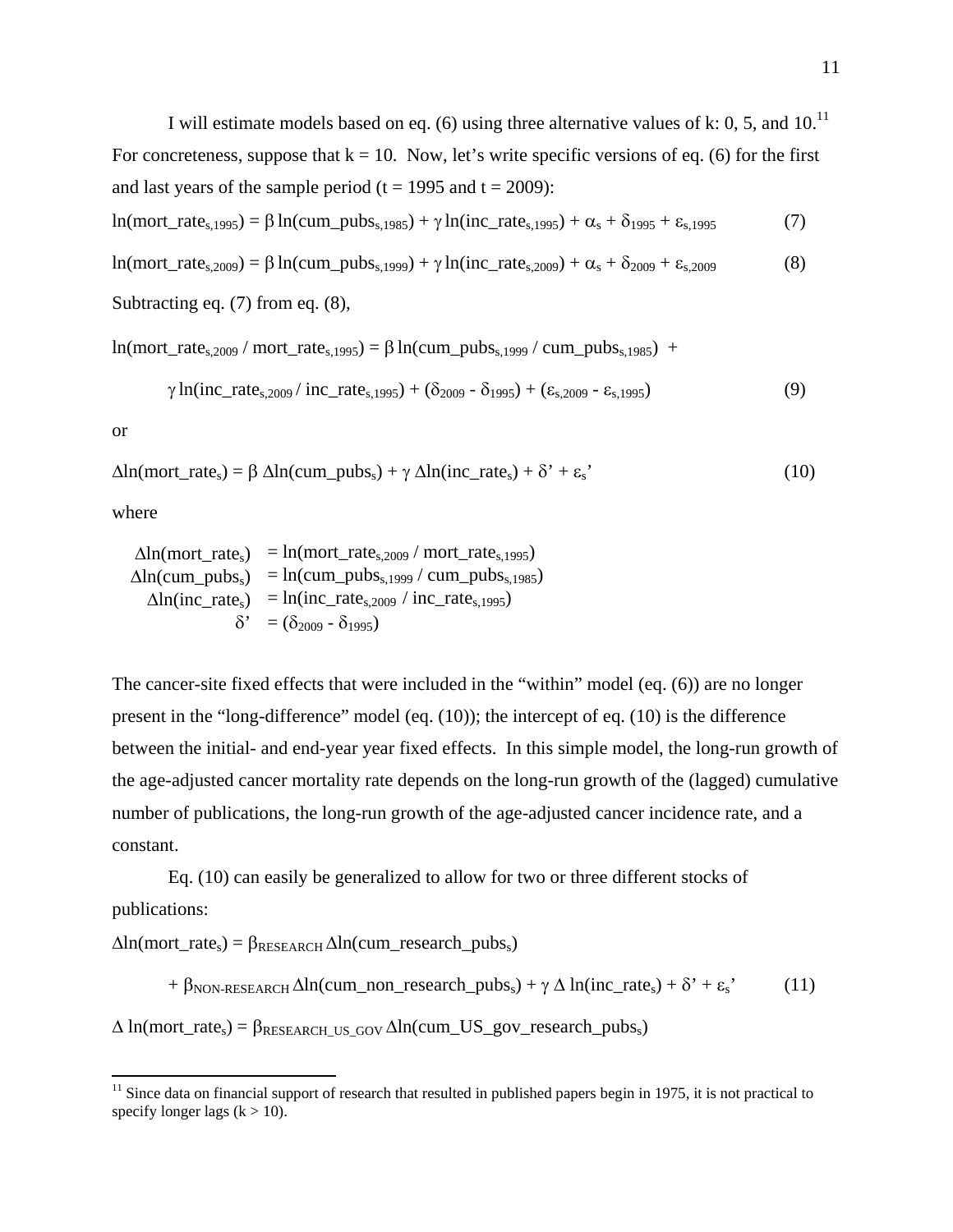$+ \beta_{RESEARCH}$  other  $\Delta ln$ (cum\_other\_research\_pubs<sub>s</sub>)

+ 
$$
\beta_{\text{NON-RESEARCH}} \Delta \ln(\text{cum\_non\_research\_pubs_s}) + \gamma \Delta \ln(\text{inc\_rate_s}) + \delta' + \epsilon_s'
$$
 (12)

where

| cum_research_pubs <sub>s,t-k</sub>     | $=$ the number of PubMed articles indicating any research      |
|----------------------------------------|----------------------------------------------------------------|
|                                        | funding support published by the end of year t-k that were     |
|                                        | about cancer at site s                                         |
| $cum\_non\_research\_pubs_{s,t-k}$     | $=$ the number of PubMed articles not indicating any research  |
|                                        | funding support published by the end of year t-k that were     |
|                                        | about cancer at site s                                         |
| $cum\_US\_gov\_research\_pubs_{s.t-k}$ | $=$ the number of PubMed articles indicating US government     |
|                                        | research funding support published by the end of year t-k that |
|                                        | were about cancer at site s                                    |
| $cum\_other\_research\_pubs_{s.t-k}$   | $=$ the number of PubMed articles indicating non-US            |
|                                        | government research funding support published by the end of    |
|                                        | year t-k that were about cancer at site s                      |

I will estimate eqs. 10-12 for three different values of k (0, 5, and 10). These equations will be estimated via weighted least-squares, weighting by the mean mortality rate of cancer site s during the period 1985-2009. Since the dependent variable is the log of the mortality rate, I am analyzing percentage changes in the mortality rate. As shown in Figure 5, the data exhibit heteroskedasticity: cancer sites with low average mortality rates exhibit much larger positive and negative percentage changes in mortality rates than cancer sites with high average mortality rates. Weighted least squares is appropriate in the presence of heteroskedasticity.

### **IV. Descriptive statistics**

Data on age-adjusted incidence and mortality rates were obtained from SEER Cancer Query Systems (National Cancer Institute (2013b)). Incidence and mortality rates of all malignant cancers combined during the period 1973-2009 are shown in Figure 6. Incidence and mortality both increased between the mid-1970s and the early 1990s, when both began to decline. Between 1992 and 2009, the incidence rate declined 9% and the mortality rate declined 19%.

Age-adjusted mortality and incidence rates in 1995 and 2009 and PubMed publication counts 10 years earlier (in 1985 and 1999) for the top 18 cancer sites (ranked by mean mortality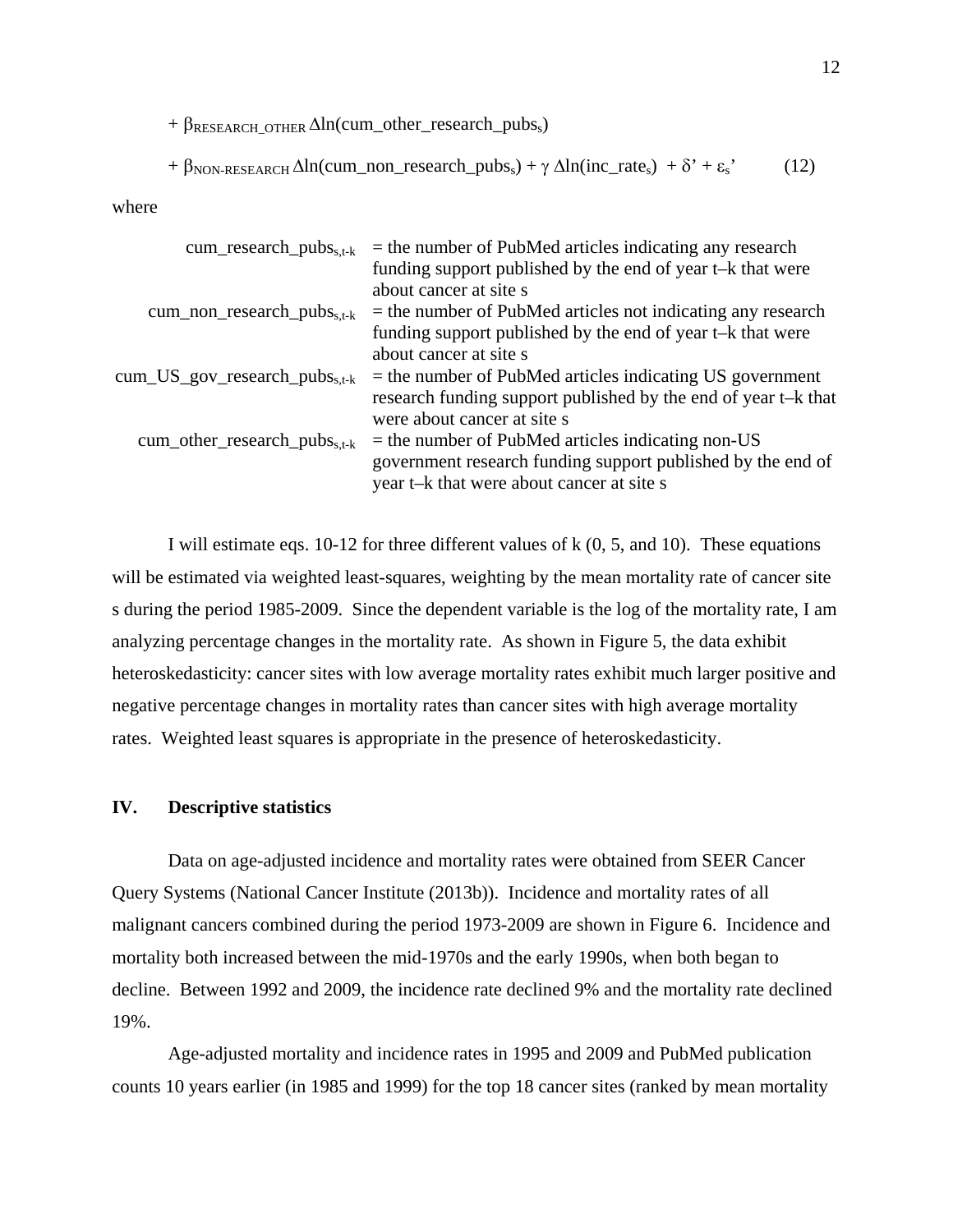rate) are shown in Table  $1<sup>12</sup>$  Lung cancer had the largest mean mortality rate by far; it accounted for more than one in four cancer deaths. Between 1995 and 2009, the lung cancer incidence rate declined 12% and the lung cancer mortality rate declined 17%. The cumulative number of PubMed publications about lung cancer (cum\_pubs) approximately doubled between 1985 and 1999; the cumulative number of PubMed publications about lung cancer that cited any research support (cum\_research\_pubs) more than tripled.

The second largest cancer (ranked by mean mortality rate) was colon cancer. The incidence and mortality rates of colon cancer declined about twice as much as the incidence and mortality rates of lung cancer: by 23% and 34%, respectively. But lagged cum\_pubs and cum\_research\_pubs increased more slowly for colon cancer than they did for lung cancer: by 77% and 139%, respectively.

The third largest cancer (ranked by mean mortality rate) was breast cancer. The breast cancer incidence rate declined just 4%, while the breast cancer mortality rate declined by 29%. Lagged cum\_pubs and cum\_research\_pubs increased more for breast cancer than they did for lung cancer: by 144% and 294%, respectively.

Weighted means, standard deviations, and correlation coefficients across 47 cancer sites of 1995-2009 growth in mortality, incidence, and cumulative number of publications 10 years earlier are shown in Table 2. Observations are weighted by mean mortality rate. The weighted mean declines in mortality and incidence are consistent with the data shown in Figure 6. The mean log change in publications acknowledging research funding (cum\_research\_pubs) was almost twice as large as the mean log change in total publications (cum\_pubs); this is at least partly due to the fact that only articles published after 1974 include information about research funding. The mean log change in publications acknowledging non-U.S. government research funding (cum\_other\_research\_pubs) was 81% larger than the mean log change in publications acknowledging U.S. government research funding (cum\_gov\_research\_pubs). This is consistent with data compiled by Research!America, which indicate that the Federal government's share of U.S. biomedical R&D has been declining; it fell from 34% in 2002 to 29% in 2011.

As shown in the first row of correlation coefficients in Table 2, there is a significant positive correlation across cancer sites between the growth in incidence and the growth in

 $12$  Age-adjusted mortality and incidence rates and PubMed publication counts for the other 29 cancer sites not included in Table 1 are shown in Appendix Table 1.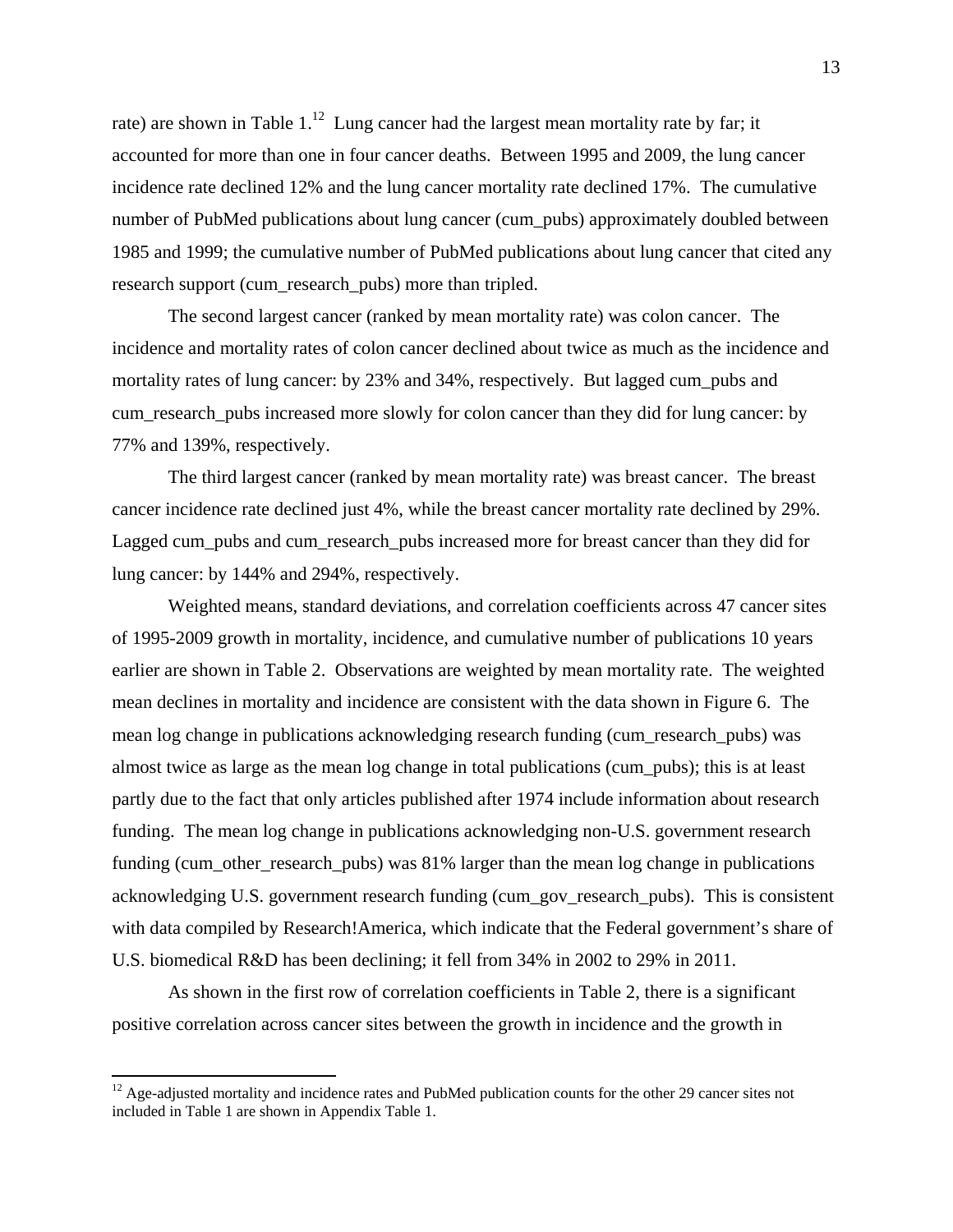mortality: cancer sites with larger declines in incidence had larger declines in mortality. The correlation between mortality growth and growth in non-research publications is insignificant, but the correlations between mortality growth and growth in cum\_research\_pubs, cum\_gov\_research\_pubs, and cum\_other\_research\_pubs are negative and significant. The correlation between the growth of government and other research publications is quite high  $(r =$ 0.856), suggesting that disentangling the effects of the two kinds of research funding on mortality may be difficult.

#### **V. Estimates of models of 1995-2009 growth of the age-adjusted cancer mortality rate**

Weighted least-squares estimates of models of 1995-2009 growth of the age-adjusted cancer mortality rate (eqs. 10-12) are shown in Table 3. The equations were estimated using three alternative assumed values of the lag (k) from cumulative publications to the mortality rate: 0, 5, and 10 years.  $k = 0$  in models 1-5;  $k = 5$  in models 6-10; and  $k = 10$  in models 11-15.

Model 1 is a simple regression of the growth in the mortality rate on the growth in cum\_pubs, i.e. the growth in the incidence rate is excluded. The coefficient on the growth in cum\_pubs is insignificant. Model 2 includes the growth in the incidence rate as well as the growth in cum\_pubs. In this model, the coefficient on the growth in cum\_pubs is negative and highly significant (and the coefficient on the growth in the incidence rate  $(\gamma)$  is positive and significant). This indicates that failure to control for the growth in incidence (which it is not feasible to do for non-cancer diseases) may bias estimates of the coefficient on the growth in cum\_pubs  $(\beta)$  towards zero, because growth in the number of publications is positively correlated across diseases with growth in incidence.<sup>13</sup> In model 3, the growth in cum pubs is replaced by the growth in cum\_research\_pubs. The coefficient on the growth in cum\_research\_pubs is also negative and highly significant. However, when we control (in model 4) for the growth in cum non-research pubs, the estimate of  $\beta_{RESEARCH}$  is only marginally significant (p-value =  $0.092$ ).<sup>14</sup> Model 5 is an estimate of eq. (12), in which cum\_research\_pubs

<sup>&</sup>lt;sup>13</sup> The coefficient on incidence growth is positive, but (contrary to eq.  $(5)$  above) significantly less than one: a 10% rise in incidence is associated with a 7.3% rise in mortality. This may be at least partly due to the fact that measured incidence is a noisy indicator of true incidence, e.g. due to changing patterns of diagnosis and a changing degree of lead-time bias.

<sup>&</sup>lt;sup>14</sup> As shown in Table 2, the correlation across cancer sites between growth in cum\_ research\_pubs and growth in cum non research pubs is quite high  $(0.647)$ .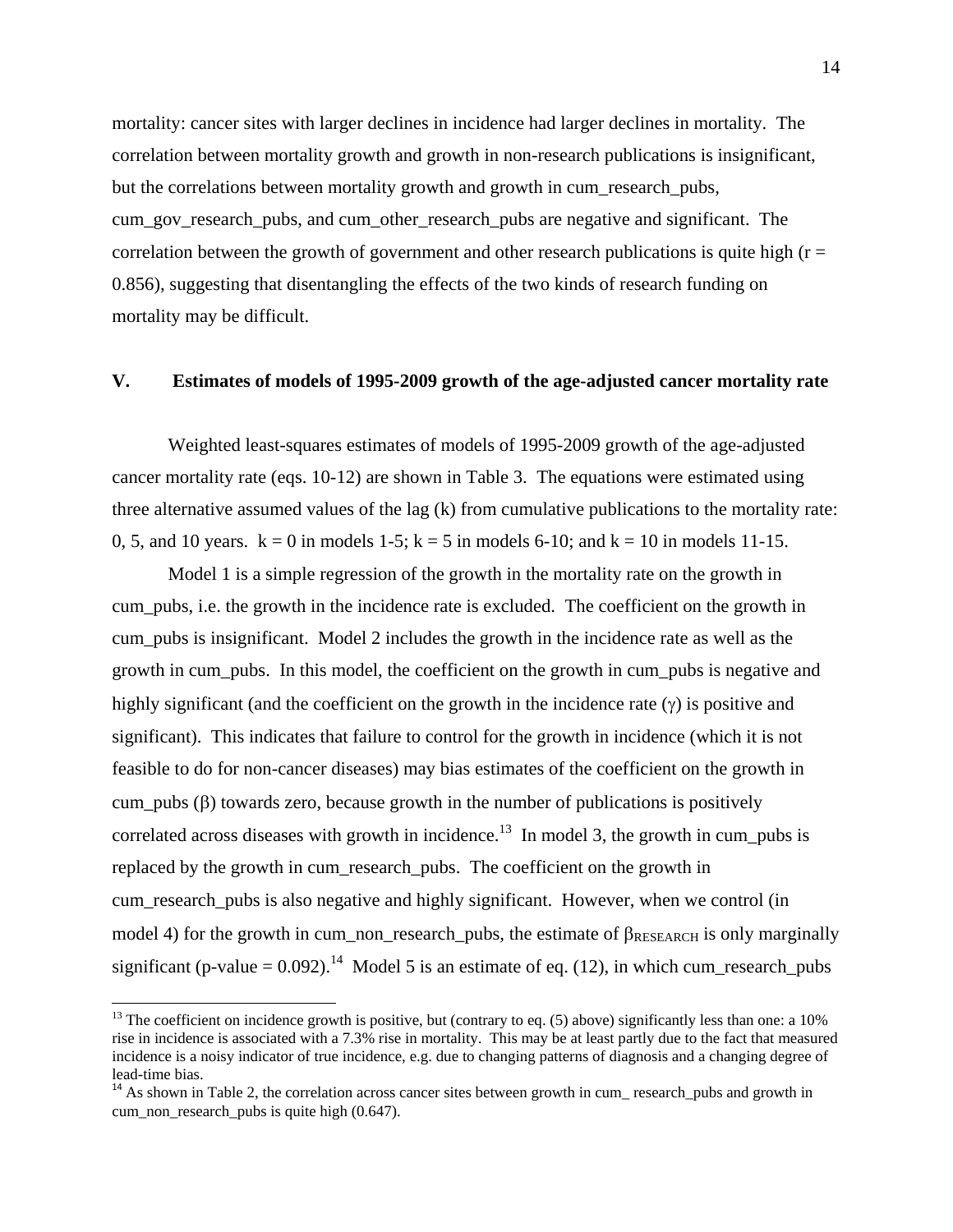is disaggregated into cum\_gov\_research\_pubs and cum\_other\_research\_pubs. Neither  $\beta$ RESEARCH US GOV nor  $\beta$ RESEARCH OTHER is significant, which is not surprising given the high correlation across cancer sites between the growth of government and other research publications.

Models 6-10 are identical to models 1-5, except the assumed lag from cumulative publications to the mortality rate is five years rather than zero years. The estimates of models 6- 8 are similar to the estimates of models 1-3, but the contrast between models 9 and 4 (which include both cum\_research\_pubs and cum\_non\_research\_pubs) is interesting. Although  $\beta_{RESEARCH}$  is only marginally significant (p-value = 0.092) in model 4, it is highly significant (pvalue  $= 0.012$ ) in model 9. This means that although the mortality rate is only weakly inversely related to the contemporaneous stock of publications that had received research funding (controlling for the contemporaneous stock of publications that had not received research funding), it is strongly inversely related to the stock of publications that had received research funding 5 years earlier. Moreover, the magnitude of the point estimate of  $\beta_{RESEARCH}$  is 46% larger in model 9 than it is model 4.

In models 11-15, the assumed lag from cumulative publications to the mortality rate is ten years. As shown in Figure 7, the magnitude of the point estimate of  $\beta_{\text{RFSEARCH}}$  in model 14 is 14% larger than it is in model 9, and 66% larger than it is in model 4.

Figure 8 shows the partial correlation across cancer sites between the 1985-1999 log change in the number of research publications and the 1995-2009 log change in the mortality rate, controlling for the 1995-2009 log change in the incidence rate. The figure is a plot of the residuals from the weighted simple regression of  $\Delta \text{ln}(\text{mort}\_\text{rates})$  on  $\Delta \text{ln}(\text{inc}\_\text{rates})$  against the residuals from the weighted simple regression of  $\Delta ln$ (cum research pubss) on  $\Delta ln$ (inc rates), where we assume a 10-year lag from cumulative publications to the mortality rate.<sup>15</sup> The figure suggests that the strong inverse correlation between mortality growth and growth in the lagged number of publications that were supported by research funding is not being driven by a small number of outliers. If we exclude lung cancer, which receives the greatest weight by far, from the sample, the estimate of  $\beta_{RESEARCH}$  in model 13 hardly changes:  $\beta_{RESEARCH} = -0.285$  (T = -3.22;  $p-value = 0.003$ .

<sup>&</sup>lt;sup>15</sup> Figure 8 is a partial regression plot of model 13 in Table 3.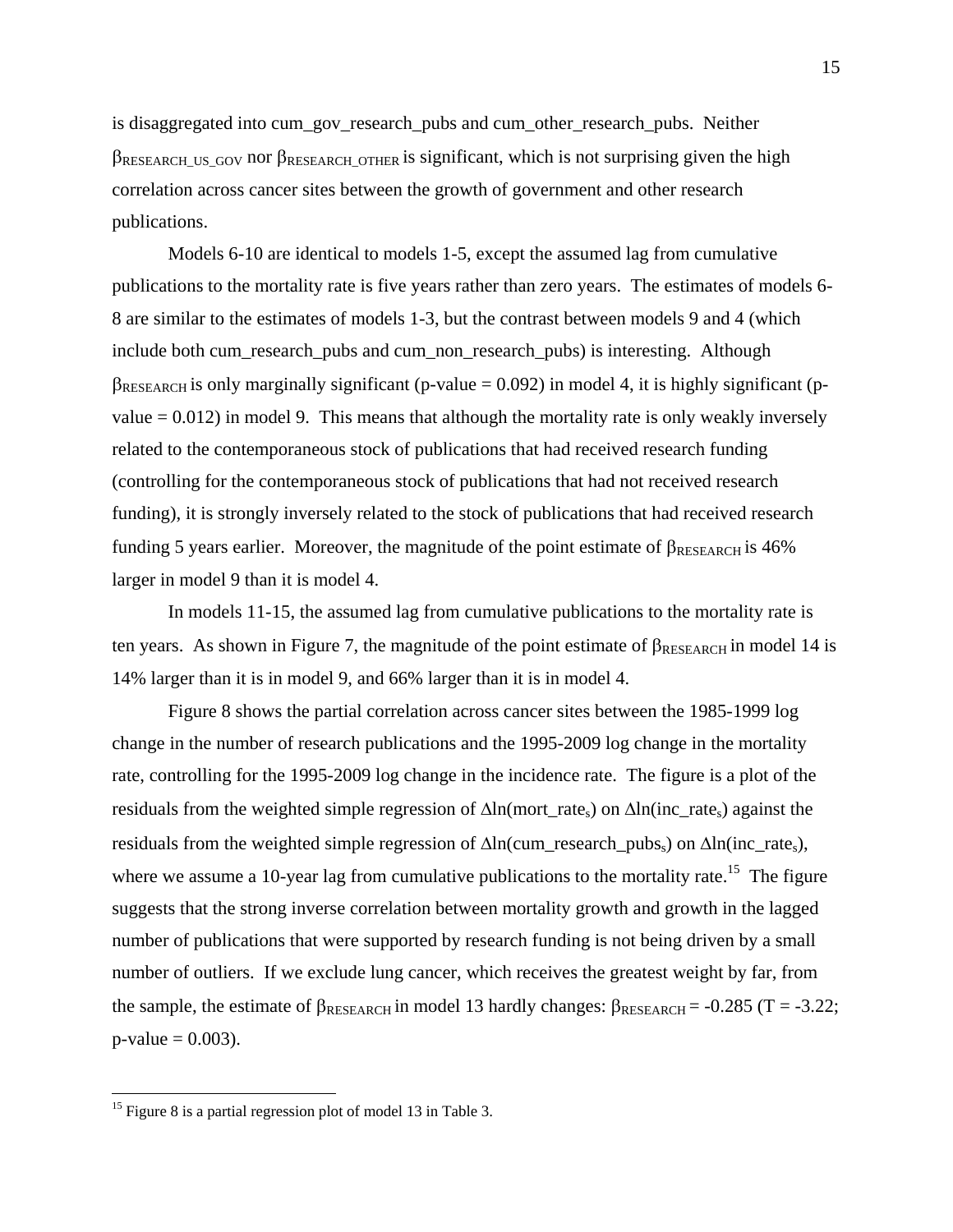The magnitude of  $\beta_{RESEARCH}$  in model 13 is quite large. As shown in Table 2, the weighted mean value of  $\Delta \ln$ (cum\_research\_pubs<sub>s</sub>) is 1.538. The average annual rate of increase in lagged cum\_research\_pubs during  $1995-2009$  was  $11.0%$  (= 1.538 / 14). Model 13 implies that, during the period 1995-2009, the growth in the lagged number of publications that were supported by research funding reduced the age-adjusted cancer mortality rate by 3.5% (= -0.319 \* 11.0%) per year. During that period, the age-adjusted cancer mortality rate declined at an average annual rate of 1.5%.<sup>16</sup> This means that, in the absence of *any* growth in the lagged number of publications that were supported by research funding, the age-adjusted cancer mortality rate would have *increased* at an average annual rate of 2.0%. However, since there was such rapid growth in the number of publications, estimating what would have happened in the absence of any growth requires substantial out-of-sample prediction, which is certainly subject to great uncertainty.

#### **VI. Summary and conclusions**

Previous research on the agricultural and manufacturing sectors of the economy has found that counts of publications are useful indicators of the stock of knowledge: they are strongly positively correlated with productivity. In this paper, I have examined the relationship across diseases between the long-run growth in the number of publications about a disease and the change in the mortality rate from the disease.

The diseases I analyzed are almost all the different forms of cancer, i.e. cancer at different sites in the body (lung, colon, breast, etc.). About one-fourth of U.S. deaths during the period 1999-2010 were due to cancer. The main reason I focused on cancer is that the National Cancer Institute publishes annual data on cancer incidence as well as on cancer mortality, by cancer site. Failure to control for the growth in incidence (which it is not feasible to do for noncancer diseases) may bias estimates of the effect of publication growth towards zero, because growth in the number of publications is positively correlated across diseases with growth in incidence.

 $16$  Eq. (13) implies that declining incidence accounted for about 1/6 of the decline in mortality.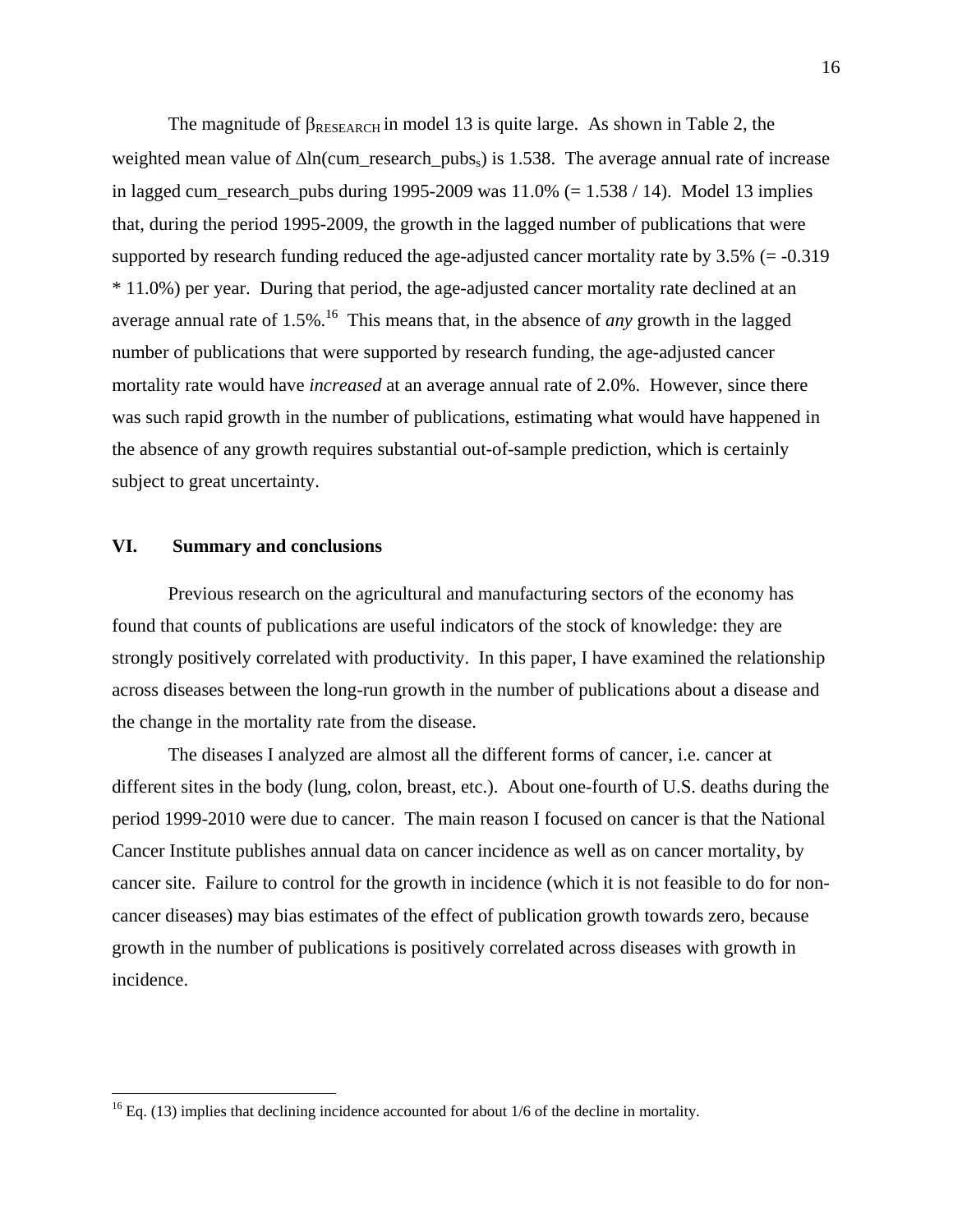Time-series data on the number of publications pertaining to each cancer site were obtained from PubMed. For articles published since 1975, it is possible to distinguish between publications indicating and not indicating any research funding support.

My estimates indicated that mortality rates: (1) are unrelated to the (current or lagged) stock of publications that had not received research funding; (2) are only weakly inversely related to the contemporaneous stock of published articles that received research funding; and (3) are strongly inversely related to the stock of articles that had received research funding and been published 5 and 10 years earlier. The effect after 10 years is 66% larger than the contemporaneous effect. The strong inverse correlation between mortality growth and growth in the lagged number of publications that were supported by research funding is not driven by a small number of outliers.

Research!America (2013) estimates that U.S. biomedical and health R&D spending (from all sources) declined by more than 3% in fiscal year 2011, and that this is the first drop in overall spending since 2002. While most of that decrease reflects the end of American Recovery and Reinvestment Act (ARRA) funding, which allocated \$10.4 billion to the National Institutes of Health over two fiscal years (2009-2010), federal funding declined beyond the drop attributable to ARRA. In subsequent years, across-the-board cuts could cut billions more out of the federal research budget. The White House Office of Management and Budget estimated that the NIH alone could lose \$2.53 billion in funding in fiscal year 2013. The evidence in this paper strongly suggests that reductions in biomedical and health R&D spending will ultimately have an adverse effect on U.S. longevity growth.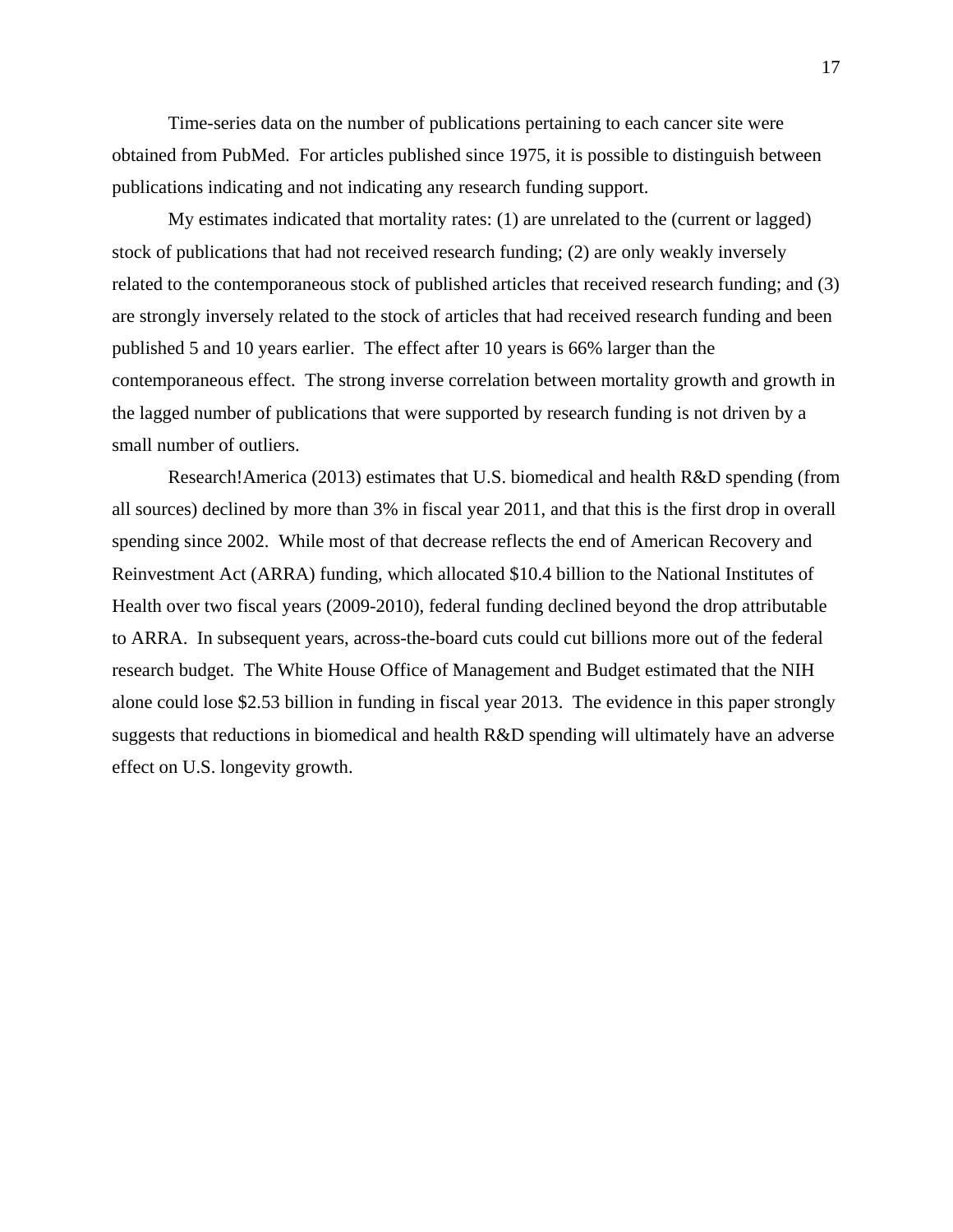# **References**

Adams JD (1990), "Fundamental Stocks of Knowledge and Productivity Growth," *Journal of Political Economy* 98 (4): 673-702, August.

Australian Government (2013), National Health and Medical Research Council, Meeting the Challenges of the Next Decade to Improve Health through Research https://www.nhmrc.gov.au/\_files\_nhmrc/file/research/nhmrc\_submission\_background\_mckeon 120417.pdf

Canese K, Jentsch J, Myers C, PubMed: The Bibliographic Database, Chapter 2 of *The NCBI Handbook* [Internet]. McEntyre J, Ostell J, editors. Bethesda (MD): National Center for Biotechnology Information (US); 2002-, http://www.ncbi.nlm.nih.gov/books/NBK21094/

Centers for Disease Control and Prevention (2013), Compressed Mortality File 1968-2010, http://wonder.cdc.gov/wonder/help/cmf.html#Compressed%20Mortality%20File:%20ICD%20R evision

Cutler D, Deaton A, Lleras-Muney A (2006). "The Determinants Of Mortality," *Journal of Economic Perspectives* 20(3,Summer), 97-120.

Evenson RE, Kislev Y (1973). "Research and Productivity in Wheat and Maize." *Journal of Political Economy* 81(6): 1309-29.

Federation of American Societies for Experimental Biology (2013), Benefits of Biomedical Research,

http://www.faseb.org/Policy-and-Government-Affairs/Data-Compilations/Benefits-of-Biomedical-Research.aspx

Fuchs, VR (2010), "New Priorities for Future Biomedical Innovations," *N Engl J Med* 363:704- 706 August 19, http://www.nejm.org/doi/full/10.1056/NEJMp0906597

Galiani S, Gertler P, Schargrodsky E, (2005). "Water for Life: The Impact of the Privatization of Water Services on Child Mortality." *Journal of Political Economy* 113 (1), February, 83-120.

Lichtenberg FR (2011), "The quality of medical care, behavioral risk factors, and longevity growth**,"** *International Journal of Health Care Finance and Economics* 11(1): 1-34, March.

Lichtenberg FR (2013a), "The impact of pharmaceutical innovation on longevity and medical expenditure in France, 2000–2009," *Economics and Human Biology*.

Lichtenberg FR (2013b), "The impact of therapeutic procedure innovation on hospital patient longevity: Evidence from Western Australia, 2000-2007," *Social Science and Medicine* 77: 50-9, January 2013.

Moses H, Martin JB (2011), Biomedical Research and Health Advances. *N Engl J Med* 364:567- 571, February 10. http://www.nejm.org/doi/full/10.1056/NEJMsb1007634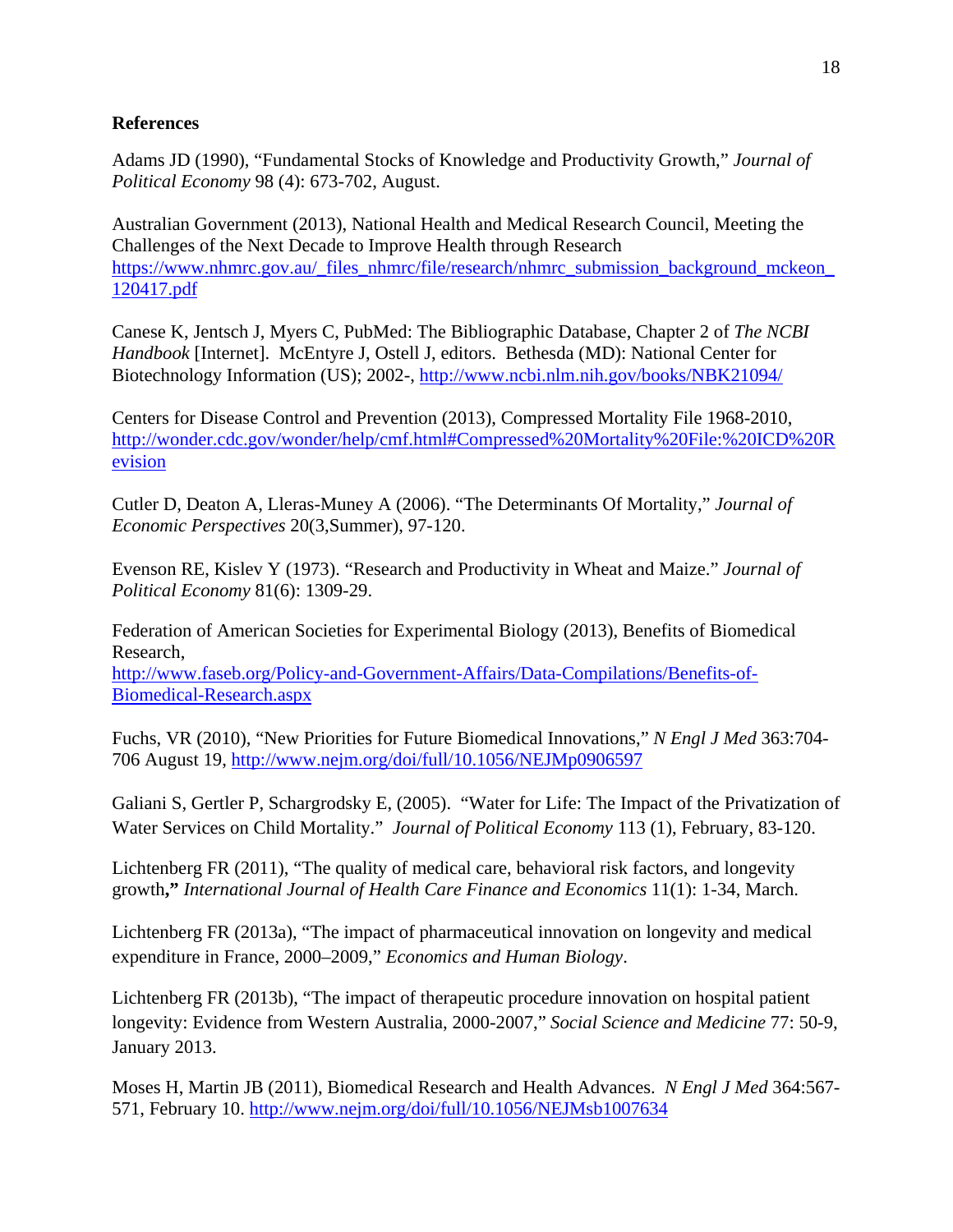Nabel EG (2009). Linking biomedical research to health care. *J Clin Invest.* 119(10):2858– 2858, Oct. 1.

National Cancer Institute (2013a), Drug Discovery at the National Cancer Institute, http://www.cancer.gov/cancertopics/factsheet/NCI/drugdiscovery

National Cancer Institute (2013b), SEER Cancer Query Systems (CanQues), http://seer.cancer.gov/canques/

National Center for Biotechnology Information (2013), PubMed Help [Internet], http://www.ncbi.nlm.nih.gov/books/NBK3827/

National Institutes of Health (2013a), NIH Research's Impact on Health, http://www.nih.gov/about/impact/impact\_health.pdf

National Institutes of Health (2013b), NIH…Turning Discovery into Health, http://www.nih.gov/about/discovery/viewbook\_2011.pdf ,

National Institutes of Health (2013c), NIH Research's Impact on Scientific Knowledge, http://www.nih.gov/about/impact/impact\_knowledge.pdf

National Institutes of Health (2012), ExPORTER - NIH RePORTER Database Download, http://exporter.nih.gov/

National Library of Medicine (2013a), MeSH Tree Structure, http://www.nlm.nih.gov/cgi/mesh/2013/MB\_cgi

National Library of Medicine (2013b), Funding Support (Grant) Information in MEDLINE/PubMed – 2013, http://www.nlm.nih.gov/bsd/funding\_support.html

National Science Foundation (2013), Key Science and Engineering Indicators 2012 Digest, Research Outputs: Publications and Patents http://www.nsf.gov/statistics/digest12/outputs.cfm

Research!America (2013), U.S. Investment in Health Research, http://www.researchamerica.org/research\_investment

Romer, P., 1990. Endogenous Technological Change. *Journal of Political Economy* 98 (5, Part 2), S71-S102.

Sampat, B. N., Lichtenberg, F. R., 2011. What are the Respective Roles of the Public and Private Sectors in Pharmaceutical Innovation? *Health Affairs* 30(2), 332-9.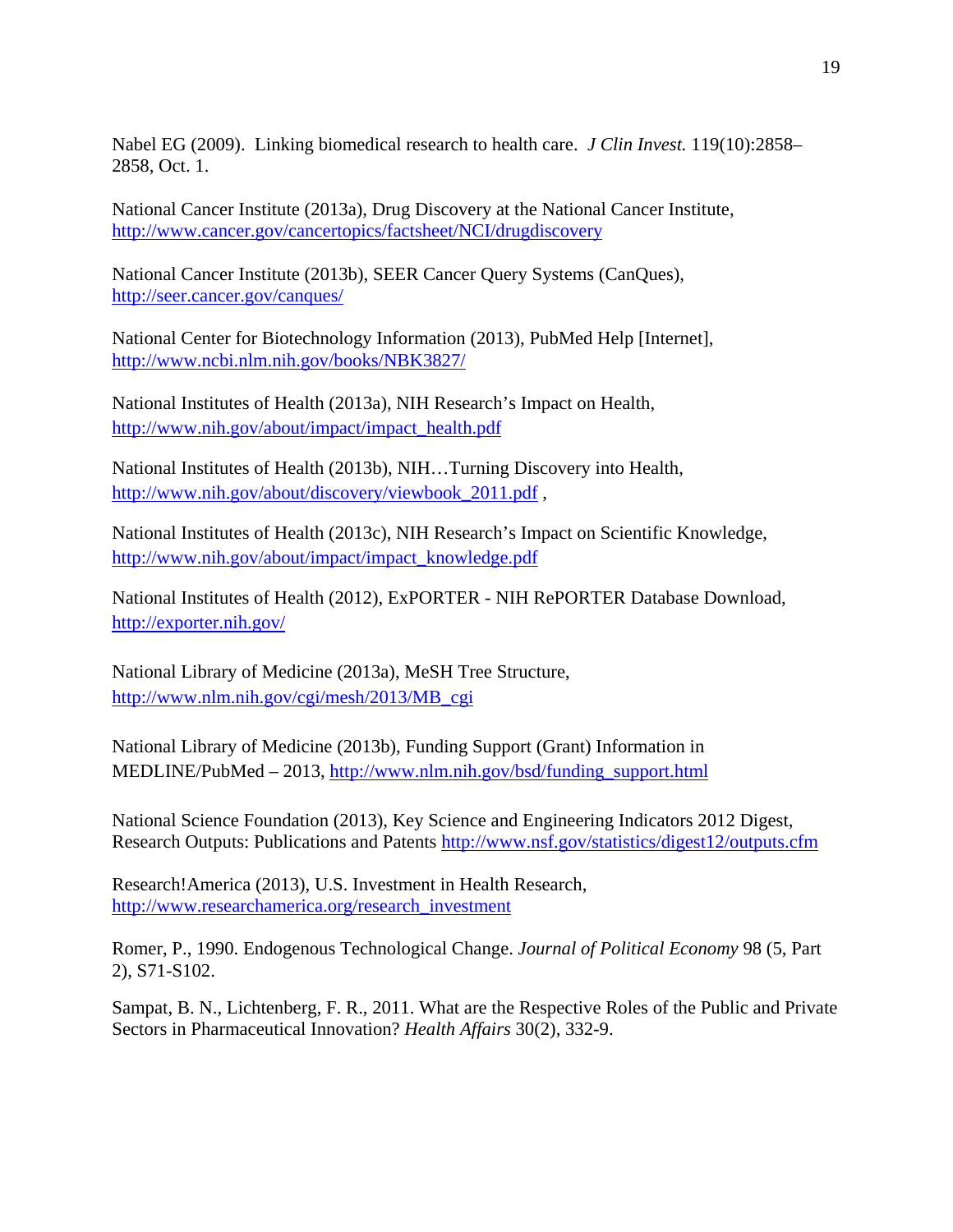Varmus H (1998), New Developments in Medical Research: NIH and Patient Groups, Testimony Before the House Commerce Committee, Subcommittee on Health and Environment, March 26, http://www.hhs.gov/asl/testify/t980326a.html

Welch, H. Gilbert, Lisa M. Schwartz, and Steven Woloshin (2000), "Are Increasing 5-Year Survival Rates Evidence of Success Against Cancer?," *JAMA* 283(22): 2975-2978.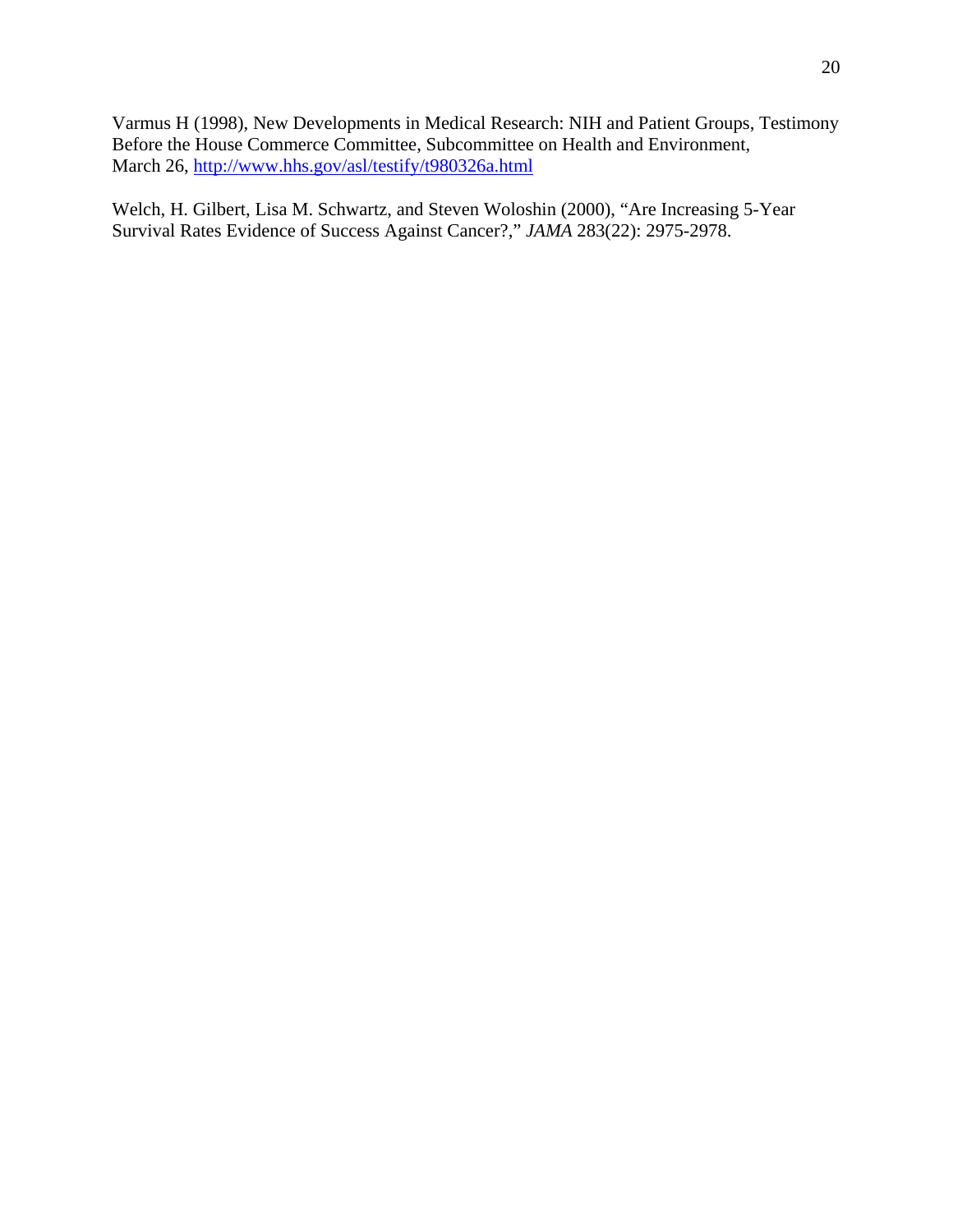| Line             |                                                                                    |
|------------------|------------------------------------------------------------------------------------|
| $\mathbf{1}$     | PMID-20425429                                                                      |
| $\overline{2}$   | <b>OWN - NLM</b>                                                                   |
| $\overline{3}$   | <b>STAT-MEDLINE</b>                                                                |
| $\overline{4}$   | DA - 20100428                                                                      |
| 5                | DCOM-20100810                                                                      |
| $6\phantom{.}6$  | $VI - 4$                                                                           |
| 7                | $IP - 3$                                                                           |
| $\boldsymbol{8}$ | DP - 2009 Jul                                                                      |
| $\overline{9}$   | TI - Application of immunotherapy in pediatric leukemia.                           |
| 10               | PG - 159-66                                                                        |
| 11               | LID - 10.1007/s11899-009-0022-5 [doi]                                              |
| 12               | AD - Center for Cancer Research, National Cancer Institute, National Institutes of |
| 13               | Health, Building 10, Room 1W-3750, 9000 Rockville Pike, MSC-1104, Bethesda, MD     |
| 14               | 20892, USA. waynea@mail.nih.gov                                                    |
| 15               | FAU - Wayne, Alan S                                                                |
| 16               | AU - Wayne AS                                                                      |
| 17               | $LA - eng$                                                                         |
| 18               | PT - Journal Article                                                               |
| 19               | PT - Research Support, N.I.H., Intramural                                          |
| 20               | PT - Review                                                                        |
| 21               | PL - United States                                                                 |
| 22               | TA - Curr Hematol Malig Rep                                                        |
| 23               | JT - Current hematologic malignancy reports                                        |
| 24               | JID - 101262565                                                                    |
| 25               | RN - 0 (Immunotoxins)                                                              |
| 26               | SB-IM                                                                              |
| 27               | MH - Child                                                                         |
| 28               | MH - Graft vs Leukemia Effect/immunology                                           |
| 29               | MH - Hematopoietic Stem Cell Transplantation/methods                               |
| 30               | MH - Humans                                                                        |
| 31               | MH - Immunotherapy/*methods                                                        |
| 32               | MH - Immunotherapy, Adoptive/methods                                               |
| 33               | MH - Immunotoxins/immunology/therapeutic use                                       |
| 34               | MH - Leukemia/immunology/pathology/*therapy                                        |
| 35               | MH - Models, Immunological                                                         |
| 36               | MH - Transplantation, Homologous                                                   |
| 37               | RF - 50                                                                            |
| 38               | EDAT-2010/04/29 06:00                                                              |
| 39               | MHDA-2010/08/11 06:00                                                              |
| 40               | CRDT-2010/04/29 06:00                                                              |
| 41               | AID - 10.1007/s11899-009-0022-5 [doi]                                              |
| 42               | PST - ppublish                                                                     |
| 43               | SO - Curr Hematol Malig Rep. 2009 Jul;4(3):159-66. doi: 10.1007/s11899-009-0022-5  |

Figure 1 Abridged sample of a PubMed bibliographic citation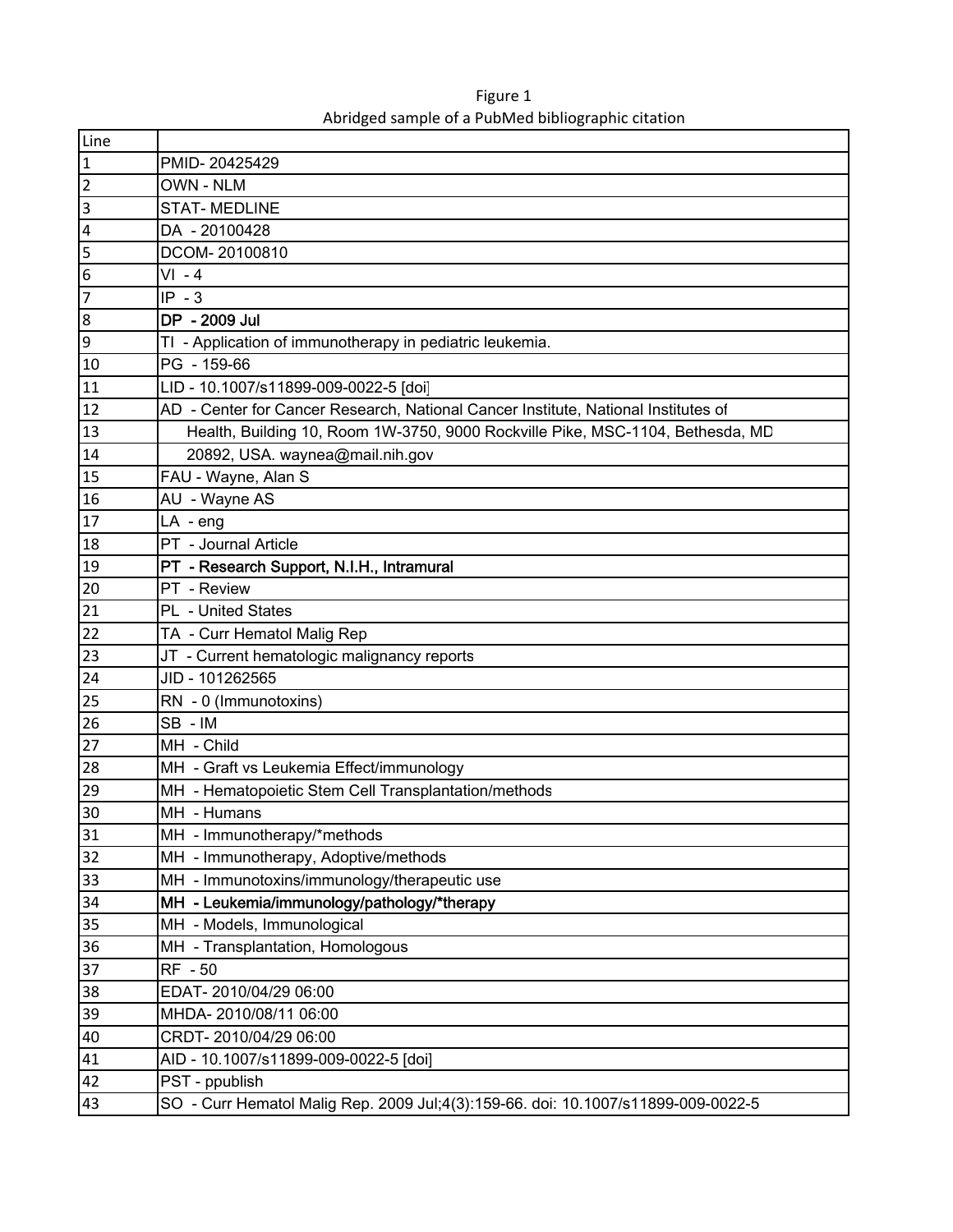### Figure 2



Number of PubMed publications pertaining to cancer\* that were published during the period 1975‐2009, by extent and source of research support

\* PubMed publications pertaining to cancer are those identified by the search "neoplasms[MeSH Major Topic]"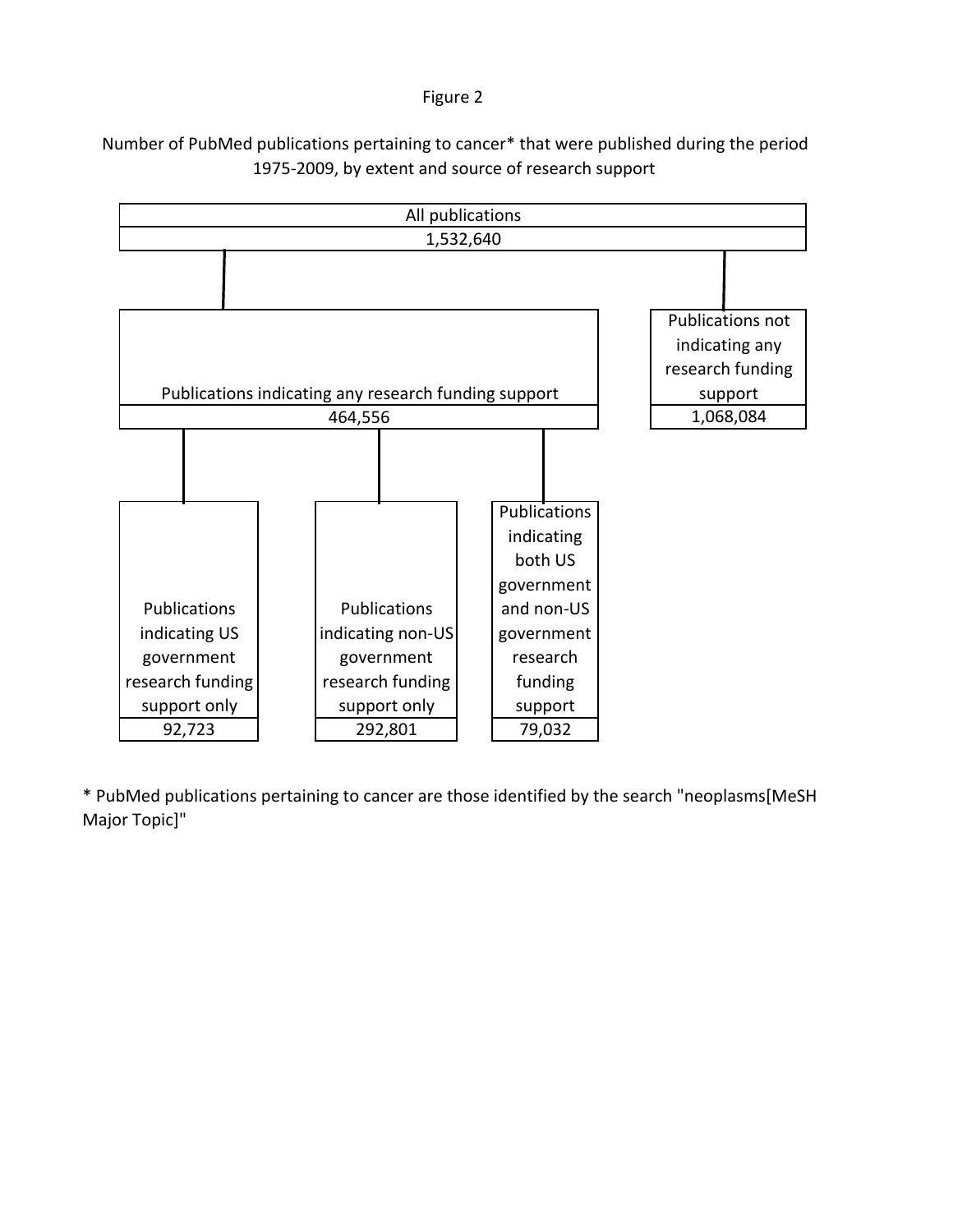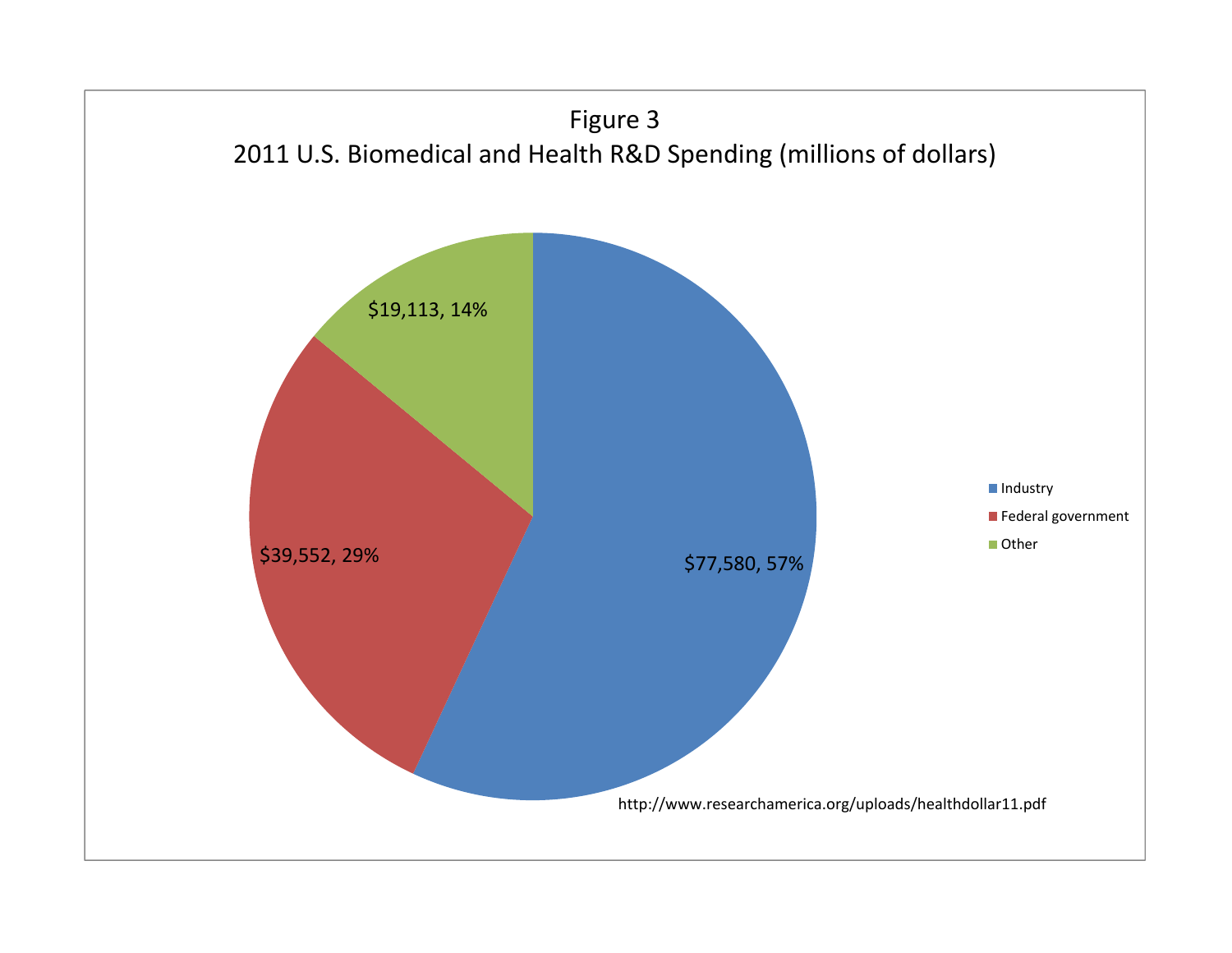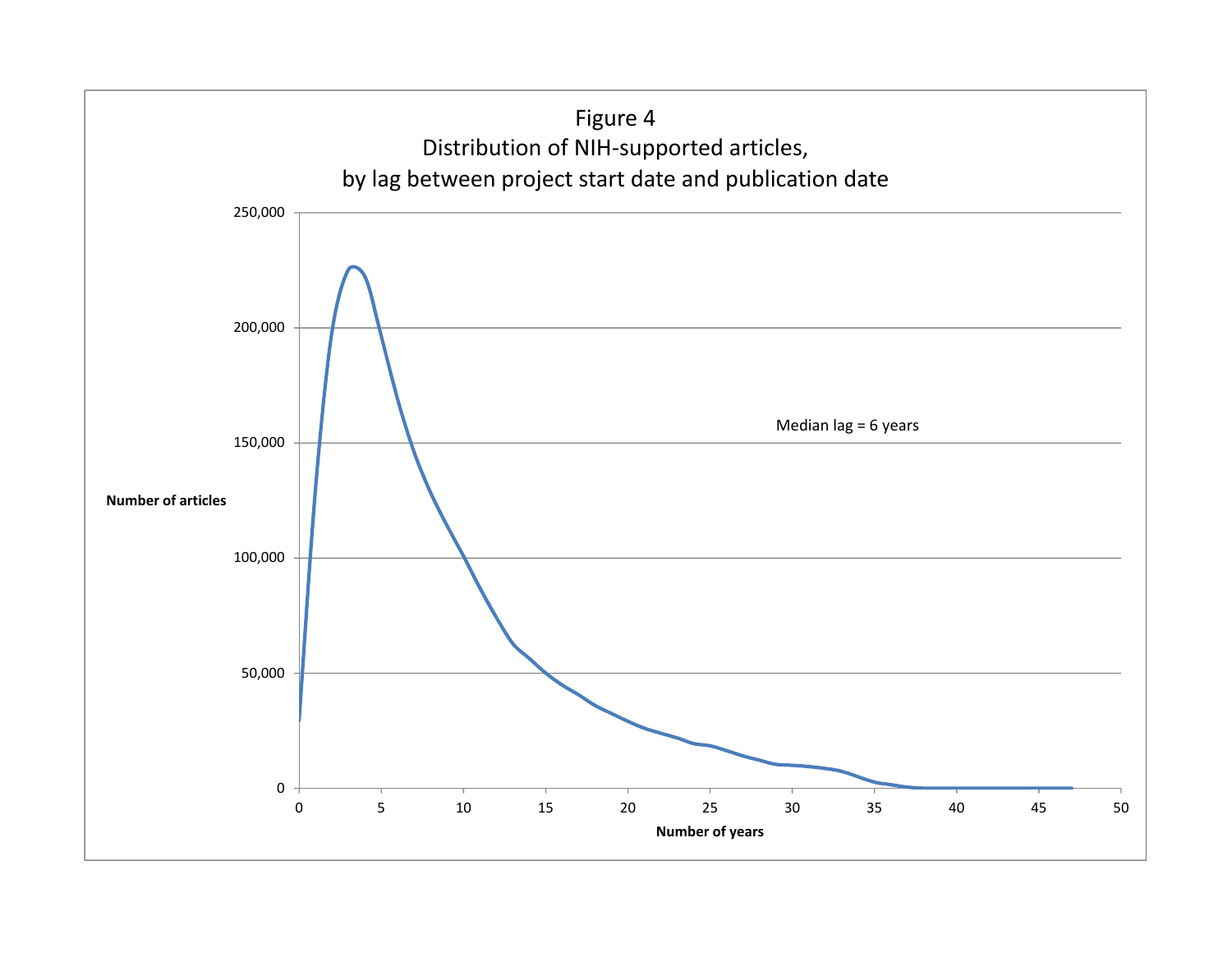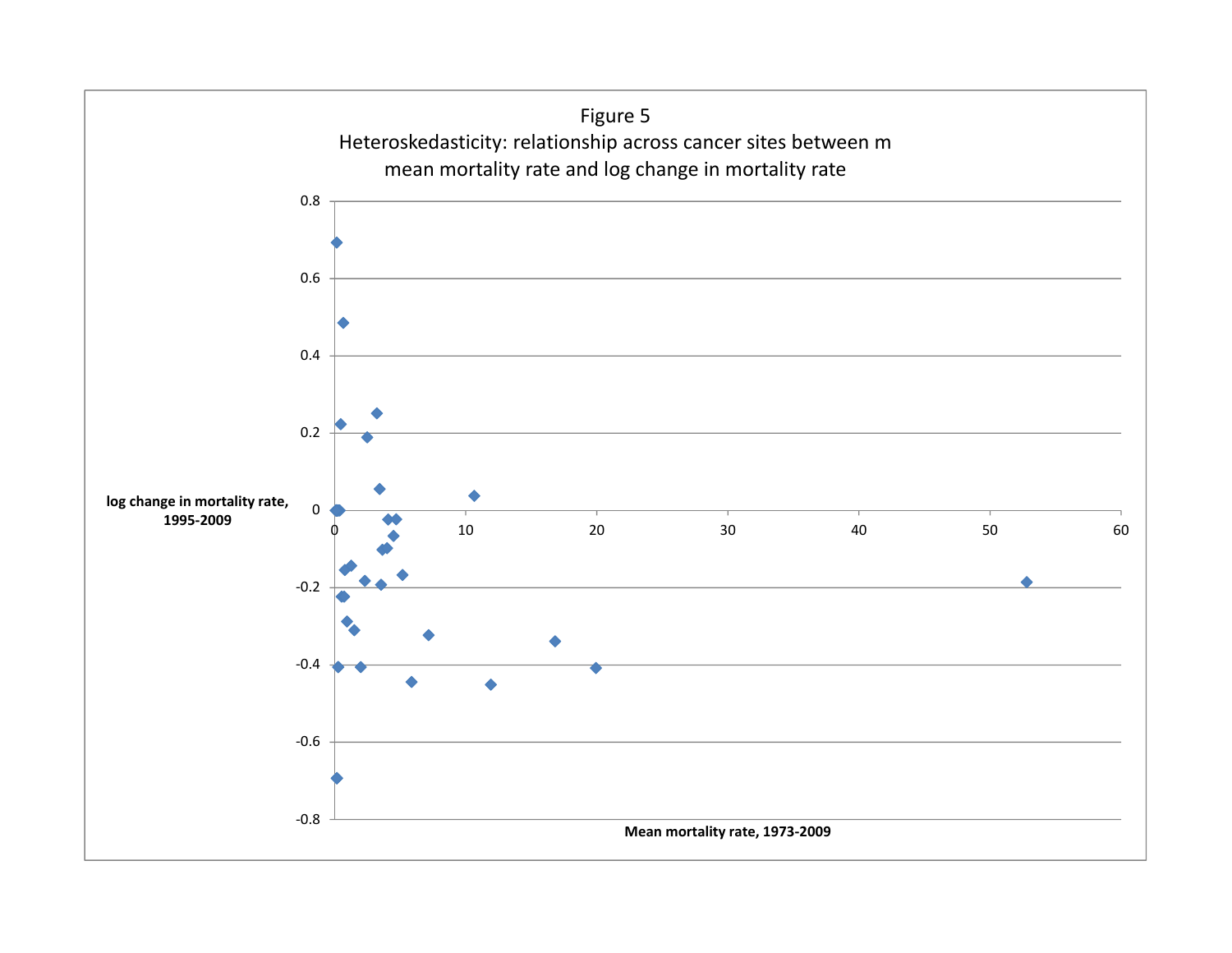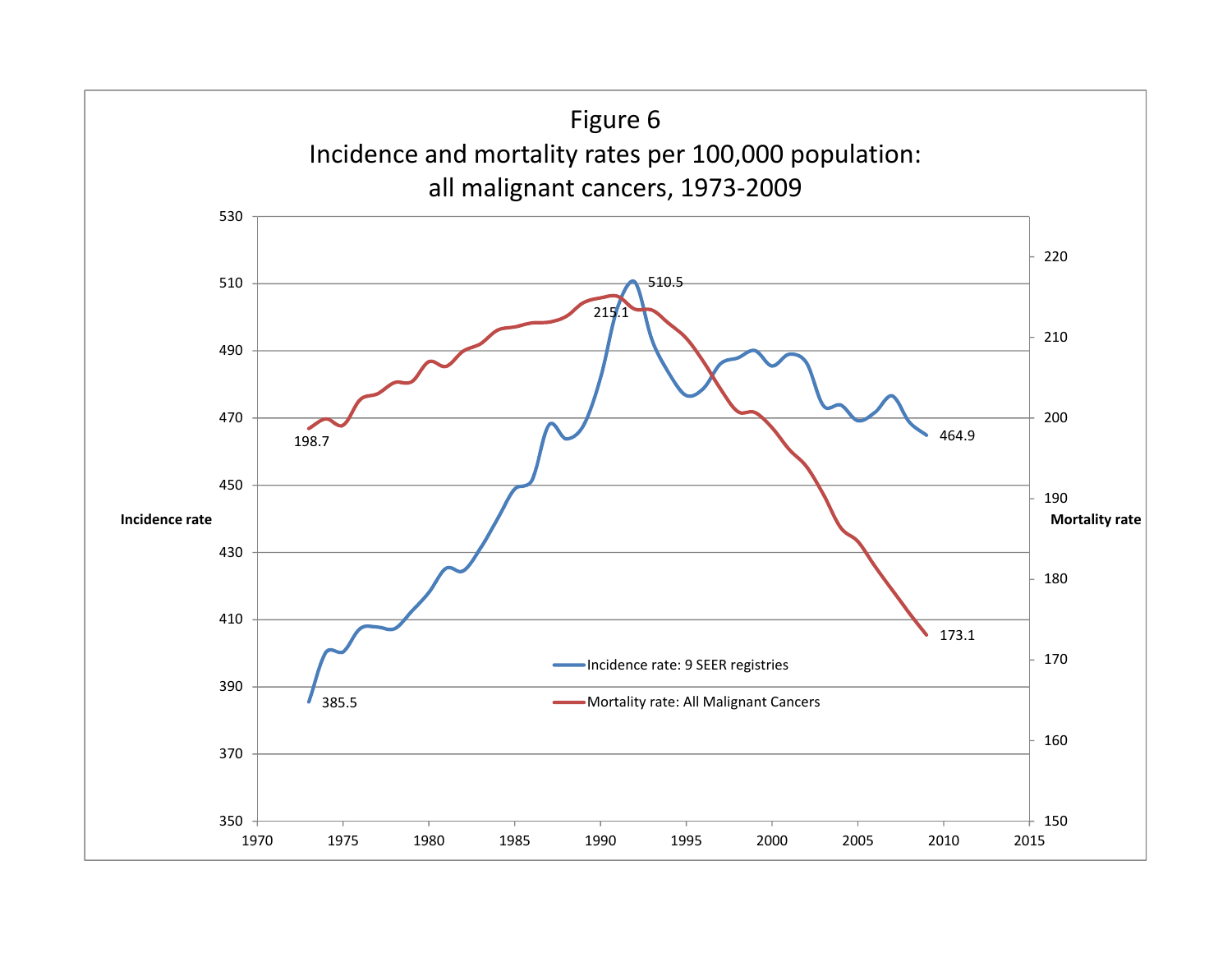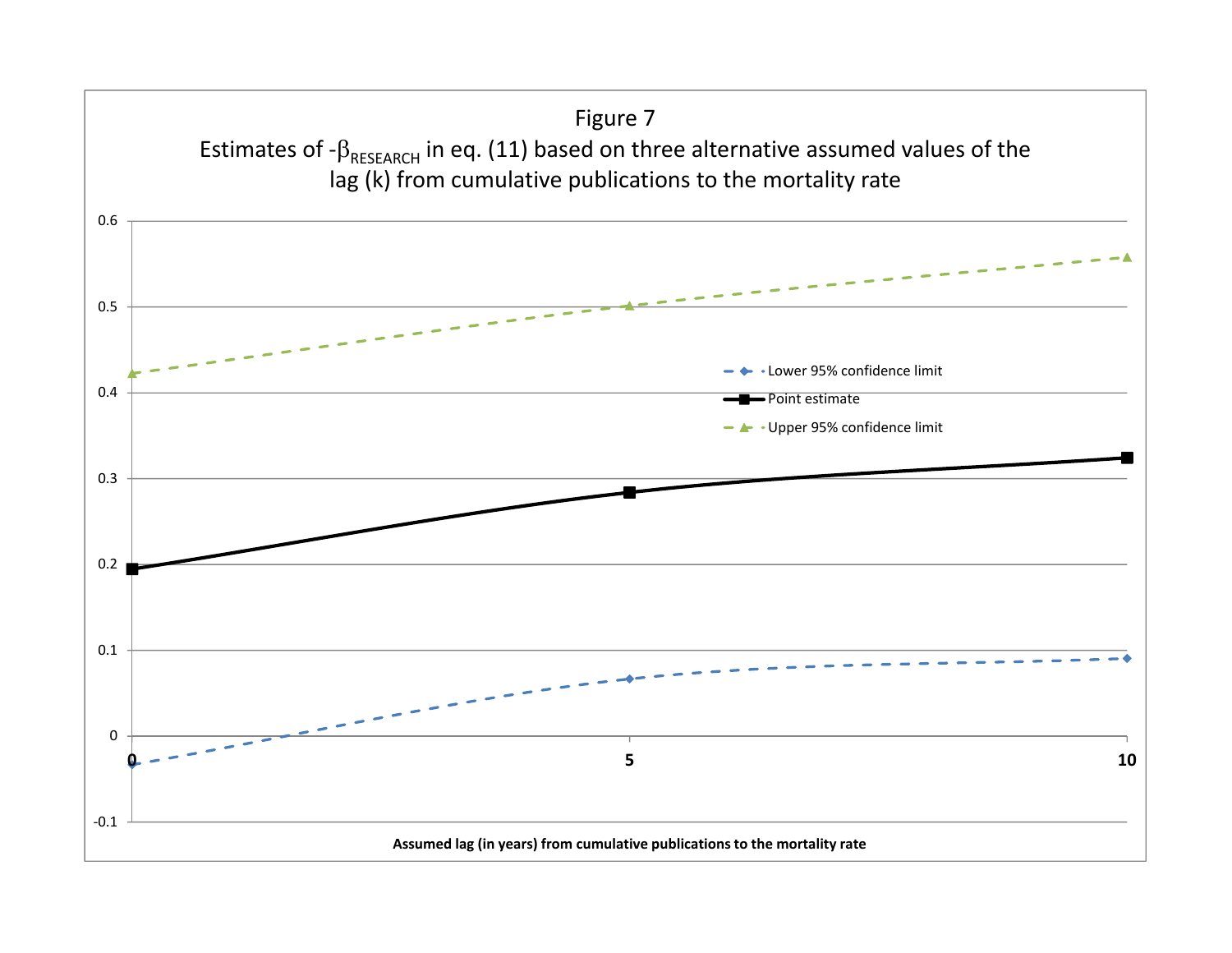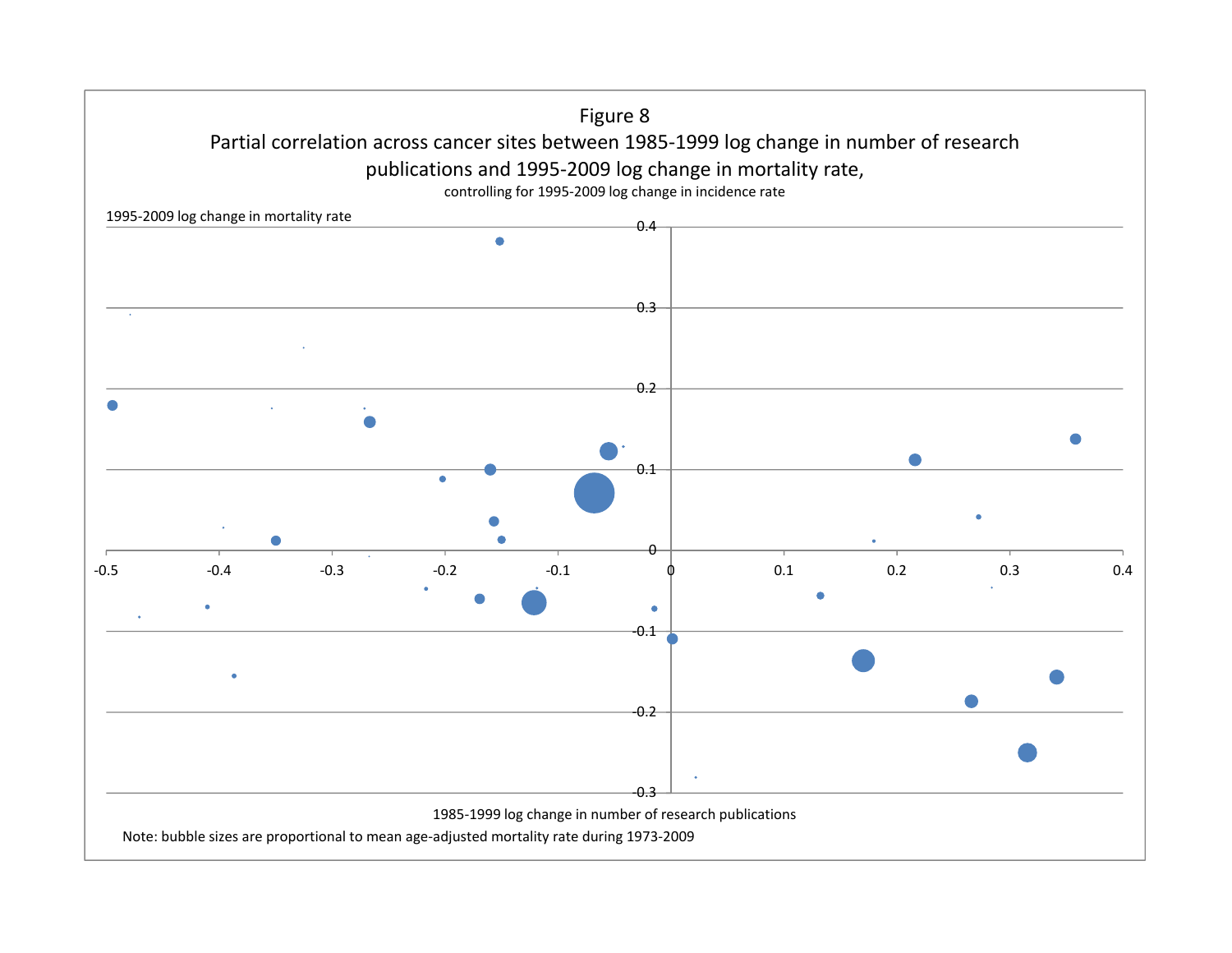|                        | mort_rate<br>mean | mean inc_rate | year         | mort_rate  | inc_rate     | cum_pubs         | sqnd <sup>-</sup><br>cum_research | cum_non_rese<br>arch_pubs | esearch_pubs<br>$1$ No $3$<br>$cum$ _US | cum_other_re<br>search_pubs |
|------------------------|-------------------|---------------|--------------|------------|--------------|------------------|-----------------------------------|---------------------------|-----------------------------------------|-----------------------------|
| <b>Site</b>            |                   |               |              |            |              |                  |                                   |                           |                                         |                             |
| lung                   | 52.8              | 62.9          | 1995         | 58.4       | 66.8         | 53,044           | 8,171                             | 44,873                    | 3,515                                   | 5,781                       |
|                        |                   |               | 2009         | 48.5       | 58.8         | 102,847          | 24,704                            | 78,143                    | 8,623                                   | 19,825                      |
| colonic                | 19.9              | 41.2          | 1995         | 19.4       | 39.7         | 23,420           | 5,757                             | 17,663                    | 2,771                                   | 4,030                       |
|                        |                   |               | 2009         | 12.9       | 30.5         | 41,498           | 13,776                            | 27,722                    | 5,414                                   | 10,770                      |
| breast                 | 16.8              | 67.7          | 1995         | 17.4       | 72.8         | 56,987           | 11,766                            | 45,221                    | 4,941                                   | 8,554                       |
|                        |                   |               | 2009         | 12.4       | 69.8         | 138,938          | 46,391                            | 92,547                    | 18,331                                  | 36,643                      |
| prostatic              | 11.9              | 61.6          | 1995         | 13.5       | 72.2         | 18,053           | 3,677                             | 14,376                    | 1,826                                   | 2,381                       |
|                        |                   |               | 2009         | 8.6        | 69.4         | 58,195           | 21,043                            | 37,152                    | 10,400                                  | 15,453                      |
| pancreatic             | 10.7              | 11.7          | 1995         | 10.4       | 11.1         | 15,068           | 2,764                             | 12,304                    | 1,274                                   | 1,948                       |
|                        |                   |               | 2009         | 10.8       | 12.8         | 33,384           | 8,582                             | 24,802                    | 3,199                                   | 7,081                       |
| lymphoma non hodgkin   | 7.2               | 17.0          | 1995         | 8.7        | 19.9         | 24,535           |                                   | 4,979 19,556              | 2,165                                   | 3,789                       |
|                        |                   |               | 2009         | 6.3        | 20.2         | 53,953           | 14,397                            | 39,556                    | 4,830                                   | 12,061                      |
| stomach                | 5.9               | 9.6           | 1995         | 5.3        | 8.3          | 28,427           | 2,309                             | 26,118                    | 498                                     | 1,957                       |
|                        |                   |               | 2009         | 3.4        | 7.3          | 50,347           | 9,076                             | 41,271                    | 1,205                                   | 8,380                       |
| ovarian                | 5.2               | 8.2           | 1995         | 5.2        | 8.0          | 19,902           | 3,398                             | 16,504                    | 1,337                                   | 2,629                       |
|                        |                   |               | 2009         | 4.4        | 6.8          | 41,689           | 11,493                            | 30,196                    | 4,220                                   | 9,473                       |
| urinary bladder        | 4.7               | 20.8          | 1995         | 4.4        | 20.6         | 17,011           | 2,866                             | 14,145                    | 1,313                                   | 1,966                       |
|                        |                   |               | 2009         | 4.3        | 20.4         | 30,209           | 6,773                             | 23,436                    | 2,356                                   | 5,292                       |
| brain                  | 4.5               | 6.5           | 1995         | 4.7        | 6.5          | 43,989           | 6,557                             | 37,432                    | 3,147                                   | 4,651                       |
|                        |                   |               | 2009         | 4.4        | 6.6          | 78,921           | 17,739                            | 61,182                    | 6,821                                   | 14,331                      |
| esophageal             | 4.1               | 4.5           | 1995         | 4.3        | 4.4          | 12,573           | 953                               | 11,620                    | 314                                     | 742                         |
|                        |                   |               | 2009         | 4.2<br>4.3 | 4.5<br>11.1  | 25,312           | 4,464                             | 20,848                    | 1,071                                   | 3,860                       |
| kidney                 | 4.0               | 10.7          | 1995<br>2009 | 3.9        |              | 20,046           | 2,597                             | 17,449                    | 1,184                                   | 1,869                       |
|                        |                   |               | 1995         | 3.1        | 14.9<br>14.4 | 37,923           | 6,775<br>2,037                    | 31,148<br>14,578          | 2,332<br>752                            | 5,456<br>1,493              |
| rectal                 | 3.6               | 16.1          | 2009         | 2.8        | 12.2         | 16,615<br>26,336 |                                   | 3,769 22,567              | 1,056                                   | 3,052                       |
|                        |                   |               | 1995         | 4.0        | 5.7          | 10,753           | 1,727                             | 9,026                     | 681                                     | 1,247                       |
| multiple myeloma       | 3.5               | 5.5           | 2009         | 3.3        | 6.1          | 19,888           | 5,449                             | 14,439                    | 1,801                                   | 4,569                       |
|                        |                   |               | 1995         | 3.5        | 18.1         | 34,051           | 5,061                             | 28,990                    | 2,330                                   | 3,581                       |
| skin                   | 3.4               | 16.2          | 2009         | 3.7        | 24.6         | 67,141           | 13,234                            | 53,907                    | 4,930                                   | 10,464                      |
|                        |                   |               | 1995         | 3.5        | 3.7          | 36,499           | 8,241                             | 28,258                    | 3,824                                   | 5,678                       |
| liver                  | 3.2               | 3.9           | 2009         | 4.5        | 7.1          | 73,272           | 20,603                            | 52,669                    | 5,951                                   | 16,988                      |
|                        |                   |               | 1995         | 2.4        | 3.7          | 14,685           | 5,363                             | 9,322                     | 2,299                                   | 4,167                       |
| leukemia myeloid acute | 2.5               | 3.4           | 2009         | 2.9        | 3.6          | 25,170           | 10,049                            | 15,121                    | 3,507                                   | 8,492                       |
|                        |                   |               | 1995         | 2.4        | 6.5          | 22,164           | 6,512                             | 15,652                    | 2,733                                   | 5,112                       |
| leukemia lymphoid      | 2.3               | 6.4           | 2009         | 2.0        | 6.3          | 39,587           | 14,531                            | 25,056                    | 4,848                                   | 12,447                      |

# **Mortality and incidence rates in 1995 and 2009 and PubMed publication counts ten years earlier (in 1985 and 1999), top 18 cancer sites (ranked by mean mortality rate)**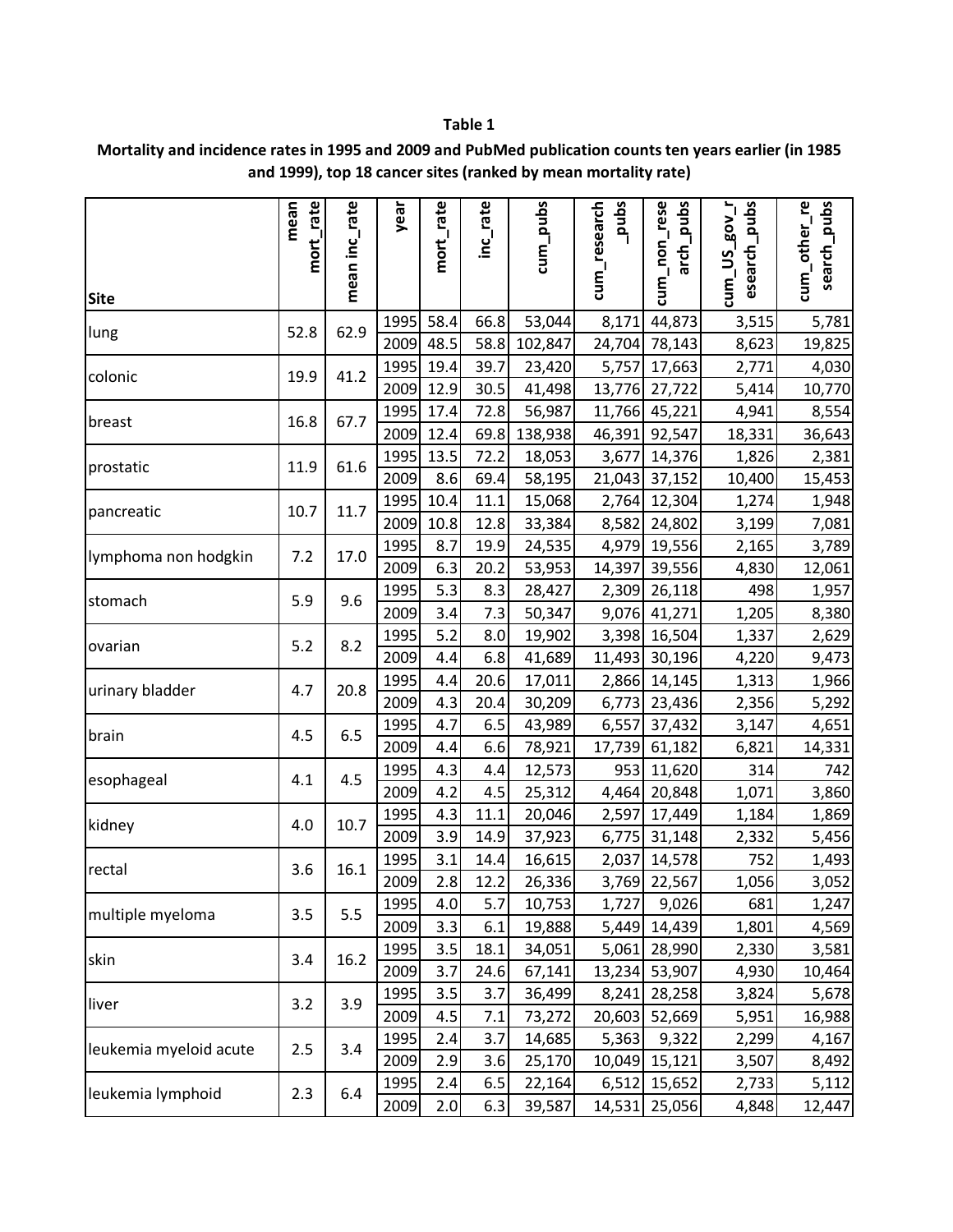# Weighted means, standard deviations, and correlation coefficients across 47 cancer sites of 1995‐2009 growth in mortality, incidence, and number of publications ten years earlier

|                                                 | $\Delta$ In(mort r<br>$ates$ ) | $\Delta$ ln(inc r<br>$ates$ ) | $\Delta$ In(cum<br>$pubss$ ) |                                 | $ubss$ ) | $arch$ pubs <sub>s</sub> ) | $\Delta$ ln(cum_res $\Delta$ ln(cum_non $\Delta$ ln(cum_U $\Delta$ ln(cum_othe<br>earch_pubs <sub>s</sub> )  _research_p   S_gov_rese   r_research_pu  <br>$bss$ ) |
|-------------------------------------------------|--------------------------------|-------------------------------|------------------------------|---------------------------------|----------|----------------------------|--------------------------------------------------------------------------------------------------------------------------------------------------------------------|
|                                                 |                                |                               |                              |                                 |          |                            |                                                                                                                                                                    |
| Mean                                            | $-0.210$                       | $-0.053$                      | 0.813                        | 1.538                           | 0.694    | 1.081                      | 1.957                                                                                                                                                              |
| Std. dev.                                       | 0.356                          | 0.348                         | 0.364                        | 0.434                           | 0.345    | 0.410                      | 0.481                                                                                                                                                              |
|                                                 |                                |                               |                              |                                 |          |                            |                                                                                                                                                                    |
|                                                 |                                |                               |                              | <b>Correlation coefficients</b> |          |                            |                                                                                                                                                                    |
| $\Delta$ In(mort_rate <sub>s</sub> )            | 1.000                          | 0.631                         | $-0.119$                     | $-0.348$                        | $-0.032$ | $-0.411$                   | $-0.348$                                                                                                                                                           |
| $\Delta$ In(inc rate <sub>s</sub> )             |                                | 1.000                         | 0.246                        | 0.058                           | 0.304    | 0.026                      | 0.120                                                                                                                                                              |
| $\Delta$ ln(cum pubs <sub>s</sub> )             |                                |                               | 1.000                        | 0.667                           | 0.981    | 0.741                      | 0.680                                                                                                                                                              |
| $\Delta$ In(cum research p<br>$ubss$ )          |                                |                               |                              | 1.000                           | 0.647    | 0.908                      | 0.939                                                                                                                                                              |
| ∆In(cum_non_resea<br>$rch_{{\sf pubs}_{\sf s}}$ |                                |                               |                              |                                 | 1.000    | 0.690                      | 0.643                                                                                                                                                              |
| ∆In(cum_US_gov_re<br>search_pubs <sub>s</sub> ) |                                |                               |                              |                                 |          | 1.000                      | 0.856                                                                                                                                                              |
| ∆In(cum_other_rese<br>$arch_pubs_s$ )           |                                |                               |                              |                                 |          |                            | 1.000                                                                                                                                                              |

Observations are weighted by mean mortality rate.

Correlation coefficients in bold are statistically significant (p‐value < 0.05).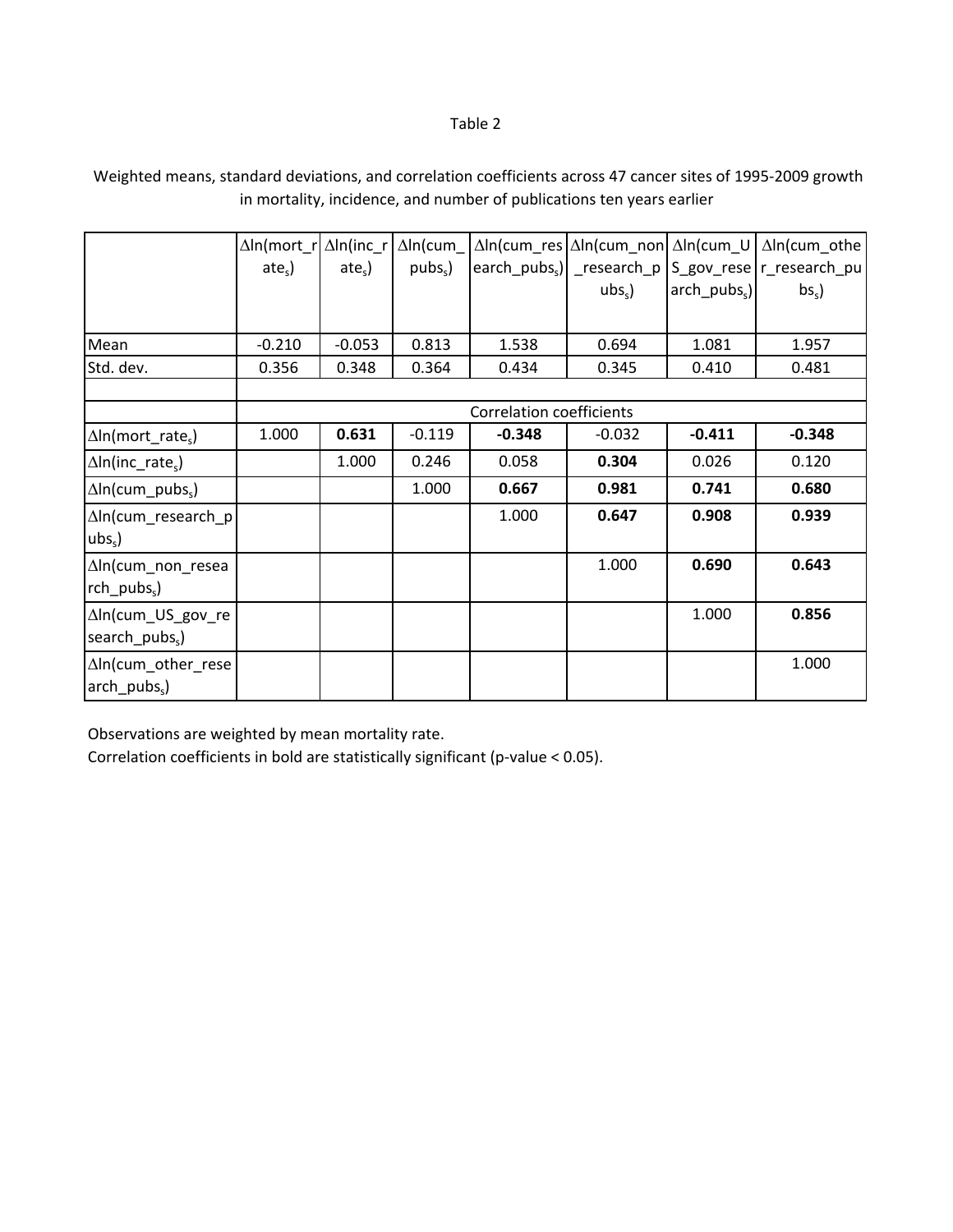Weighted least‐squares estimates of models of 1995‐2009 growth of the age‐adjusted cancer mortality rate (eqs. 10‐12)

| Model          | Publication | Statistic     |           | $\Delta$ In(inc_r $\Delta$ In(cum_ | $\Delta$ ln(cum_r $\Delta$ ln(cum_ |           | $\Delta$ In(cum      | $\Delta$ In(cum_     | Intercept( |
|----------------|-------------|---------------|-----------|------------------------------------|------------------------------------|-----------|----------------------|----------------------|------------|
|                | lag (years) |               | $ates$ )  | pubs <sub>s</sub>                  | esearch_p   non_rese   US_gov_r    |           |                      | other_res            | $\delta'$  |
|                |             |               |           |                                    | $ubss$ )                           |           | arch_pub esearch_p   | earch_pu             |            |
|                |             |               |           |                                    |                                    | $S_{S}$   | $ubss$ )             | bs <sub>s</sub>      |            |
| $\mathbf{1}$   | $\pmb{0}$   | Estimate      |           | $-0.249$                           |                                    |           |                      |                      | $-0.034$   |
|                |             |               |           | $-1.588$                           |                                    | $\bullet$ | $\bullet$            | $\ddot{\phantom{0}}$ | $-0.295$   |
|                |             | <b>PVALUE</b> |           | 0.120                              | $\bullet$                          | $\bullet$ | $\bullet$            | $\cdot$              | 0.769      |
|                |             |               |           |                                    |                                    |           |                      |                      |            |
| $\overline{2}$ | $\mathbf 0$ | Estimate      | 0.732     | $-0.426$                           | $\bullet$                          | $\bullet$ | $\blacksquare$       | $\ddot{\phantom{1}}$ | 0.130      |
|                |             | т             | 6.772     | $-3.801$                           |                                    |           |                      |                      | 1.573      |
|                |             | <b>PVALUE</b> | 0.000     | 0.000                              |                                    |           |                      | $\cdot$              | 0.124      |
| $\overline{3}$ | $\mathbf 0$ | Estimate      | 0.653     |                                    | $-0.262$                           |           |                      |                      | 0.120      |
|                |             |               | 6.102     | $\ddot{\phantom{0}}$               | $-3.555$                           |           |                      | $\blacksquare$       | 1.404      |
|                |             | <b>PVALUE</b> | 0.000     | $\bullet$                          | 0.001                              | $\bullet$ | $\bullet$            | $\bullet$            | 0.168      |
|                |             |               |           |                                    |                                    |           |                      |                      |            |
| $\overline{4}$ | $\mathbf 0$ | Estimate      | 0.698     | $\bullet$                          | $-0.195$                           | $-0.172$  | $\bullet$            | $\blacksquare$       | 0.149      |
|                |             | т             | 5.745     |                                    | $-1.726$                           | $-0.792$  |                      |                      | 1.596      |
|                |             | <b>PVALUE</b> | 0.000     |                                    | 0.092                              | 0.433     | $\ddot{\phantom{0}}$ |                      | 0.118      |
| 5              | $\mathbf 0$ | Estimate      | 0.721     |                                    |                                    | $-0.217$  | 0.024                | $-0.202$             | 0.186      |
|                |             |               | 5.148     |                                    |                                    | $-0.819$  | 0.117                | $-0.937$             | 1.110      |
|                |             | <b>PVALUE</b> | 0.000     |                                    |                                    | 0.418     | 0.907                | 0.355                | 0.274      |
|                |             |               |           | $\epsilon$                         | $\bullet$                          |           |                      |                      |            |
| 6              | 5           | Estimate      |           | $-0.245$                           |                                    |           |                      |                      | $-0.029$   |
|                |             | т             |           | $-1.619$                           |                                    |           |                      | $\cdot$              | $-0.254$   |
|                |             | <b>PVALUE</b> | $\bullet$ | 0.113                              | $\bullet$                          | $\bullet$ | $\bullet$            | $\bullet$            | 0.801      |
| $\overline{7}$ | 5           |               | 0.738     | $-0.422$                           |                                    |           |                      |                      | 0.140      |
|                |             | Estimate      | 6.869     | $-3.928$                           |                                    |           |                      | $\cdot$              | 1.697      |
|                |             | <b>PVALUE</b> |           |                                    | $\bullet$                          | $\bullet$ | $\bullet$            | $\bullet$            |            |
|                |             |               | 0.000     | 0.000                              |                                    | $\bullet$ |                      | $\bullet$            | 0.097      |
| 8              | 5           | Estimate      | 0.664     | $\bullet$                          | $-0.300$                           | $\bullet$ | $\bullet$            | $\bullet$            | 0.202      |
|                |             | $\mathsf T$   | 6.555     | $\bullet$                          | $-4.366$                           |           | $\bullet$            | ٠                    | 2.281      |
|                |             | <b>PVALUE</b> | 0.000     |                                    | 0.000                              | $\bullet$ | $\bullet$            | $\bullet$            | 0.028      |
| 9              | 5           | Estimate      | 0.673     | $\bullet$                          | $-0.284$                           | $-0.037$  | $\bullet$            | $\bullet$            | 0.206      |
|                |             | T             | 5.928     |                                    | $-2.641$                           | $-0.191$  | $\bullet$            | $\ddot{\phantom{0}}$ | 2.239      |
|                |             | <b>PVALUE</b> | 0.000     | $\bullet$                          | 0.012                              | 0.850     | $\bullet$            | $\blacksquare$       | 0.031      |
|                |             |               |           |                                    |                                    |           |                      |                      |            |
| 10             | 5           | Estimate      | 0.632     | $\epsilon$                         | $\epsilon$                         | 0.074     | $-0.156$             | $-0.157$             | 0.156      |
|                |             | т             | 4.781     | $\bullet$                          | $\bullet$                          | 0.317     | $-0.823$             | $-0.831$             | 0.953      |
|                |             | <b>PVALUE</b> | 0.000     | $\bullet$                          | $\ddot{\phantom{0}}$               | 0.753     | 0.416                | 0.411                | 0.346      |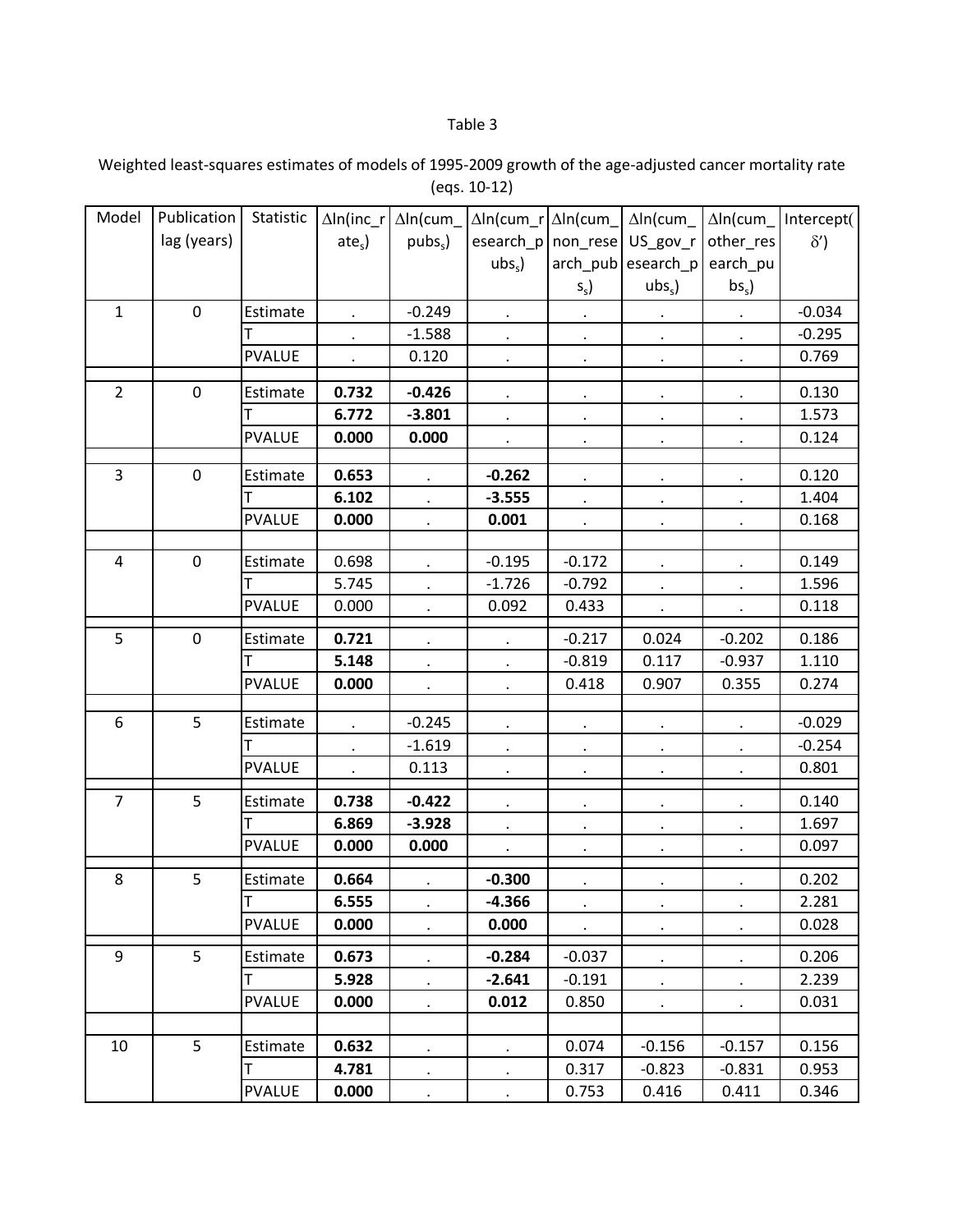Weighted least‐squares estimates of models of 1995‐2009 growth of the age‐adjusted cancer mortality rate (eqs. 10‐12)

| Model | Publication | Statistic     | $\Delta$ In(inc_r    | $\Delta$ In(cum   | $\Delta$ In(cum_r | $\Delta$ In(cum | $\Delta$ In(cum    | $\Delta$ In(cum | Intercept( |
|-------|-------------|---------------|----------------------|-------------------|-------------------|-----------------|--------------------|-----------------|------------|
|       | lag (years) |               | $ates$ )             | pubs <sub>s</sub> | esearch_p         | non_rese        | US_gov_r           | other_res       | $\delta'$  |
|       |             |               |                      |                   | $ubss$ )          |                 | arch_pub esearch_p | earch_pu        |            |
|       |             |               |                      |                   |                   | $S_{s}$         | $ubss$ )           | bs <sub>s</sub> |            |
|       |             |               |                      |                   |                   |                 |                    |                 |            |
| 11    | 10          | Estimate      | $\ddot{\phantom{0}}$ | $-0.092$          | $\bullet$         | $\bullet$       | $\bullet$          | $\bullet$       | $-0.134$   |
|       |             | т             | $\bullet$            | $-0.587$          | $\bullet$         | $\bullet$       | $\bullet$          | $\bullet$       | $-1.027$   |
|       |             | <b>PVALUE</b> | $\ddot{\phantom{0}}$ | 0.561             | $\bullet$         | $\bullet$       | $\bullet$          | $\cdot$         | 0.310      |
|       |             |               |                      |                   |                   |                 |                    |                 |            |
| 12    | 10          | Estimate      | 0.718                | $-0.299$          |                   | $\bullet$       | $\bullet$          |                 | 0.071      |
|       |             |               | 5.967                | $-2.476$          |                   | $\bullet$       | $\bullet$          |                 | 0.701      |
|       |             | <b>PVALUE</b> | 0.000                | 0.018             | $\bullet$         | $\bullet$       | $\bullet$          |                 | 0.488      |
|       |             |               |                      |                   |                   |                 |                    |                 |            |
| 13    | 10          | Estimate      | 0.663                |                   | $-0.319$          | $\bullet$       | $\bullet$          |                 | 0.316      |
|       |             |               | 6.132                |                   | $-3.578$          | $\bullet$       |                    | $\bullet$       | 2.278      |
|       |             | <b>PVALUE</b> | 0.000                | $\bullet$         | 0.001             | $\bullet$       | $\bullet$          | $\bullet$       | 0.028      |
|       |             |               |                      |                   |                   |                 |                    |                 |            |
| 14    | 10          | Estimate      | 0.660                |                   | $-0.324$          | 0.011           | $\bullet$          | $\cdot$         | 0.316      |
|       |             |               | 5.551                |                   | $-2.807$          | 0.067           | $\bullet$          | $\bullet$       | 2.248      |
|       |             | <b>PVALUE</b> | 0.000                | $\bullet$         | 0.008             | 0.947           | $\bullet$          | $\bullet$       | 0.030      |
|       |             |               |                      |                   |                   |                 |                    |                 |            |
| 15    | 10          | Estimate      | 0.608                | $\bullet$         | $\bullet$         | 0.189           | $-0.302$           | $-0.162$        | 0.336      |
|       |             |               | 5.090                | $\bullet$         | $\blacksquare$    | 1.092           | $-1.546$           | $-1.089$        | 2.031      |
|       |             | <b>PVALUE</b> | 0.000                |                   |                   | 0.282           | 0.130              | 0.283           | 0.049      |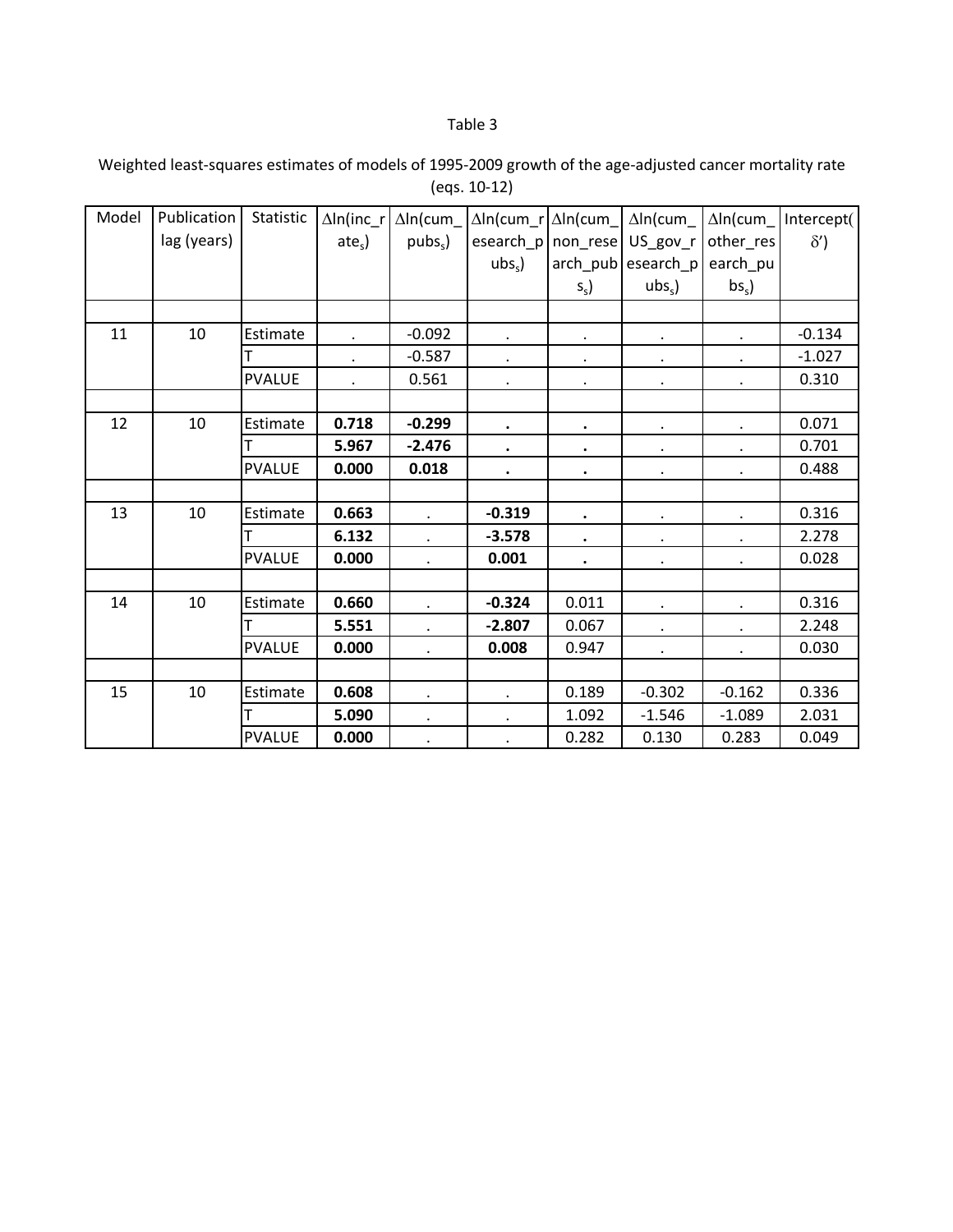# **Appendix Table 1**

**Mortality and incidence rates in 1995 and 2009 and PubMed publication counts ten years earlier (in 1985 and 1999), 29 cancer sites not included in Table 1 (ranked by mean mortality rate)**

|                  | mort_rate<br>mean | mean inc_rate | year | mort_rate | inc_rate | cum_pubs | sqnd <sup>-</sup><br>cum_research | cum_non_rese<br>arch_pubs | esearch_pubs<br><b>Loo</b> g<br>$cum$ _US | cum_other_re<br>search_pubs |
|------------------|-------------------|---------------|------|-----------|----------|----------|-----------------------------------|---------------------------|-------------------------------------------|-----------------------------|
| <b>Site</b>      |                   |               | 1995 | 1.8       | 4.6      | 22,427   | 2,696                             | 19,731                    | 951                                       | 2,033                       |
| uterine cervical | 2.0               | 5.3           | 2009 | 1.2       | 3.5      | 40,186   | 8,743                             | 31,443                    | 2,440                                     | 7,209                       |
|                  |                   |               | 1995 | 1.5       | 4.4      | 10,896   | 712                               | 10,184                    | 272                                       | 513                         |
| laryngeal        | 1.5               | 4.5           | 2009 | 1.1       | 3.1      | 16,687   | 1,780                             | 14,907                    | 404                                       | 1,511                       |
|                  |                   |               | 1995 | 1.5       | 2.8      | 5,568    | 851                               | 4,717                     | 365                                       | 581                         |
| soft tissue      | 1.3               | 2.6           | 2009 | 1.3       | 3.3      | 14,062   | 1,967                             | 12,095                    | 626                                       | 1,552                       |
| gallbladder      | 1.0               | 1.4           | 1995 | 0.8       | 1.4      | 2,682    | 126                               | 2,556                     | 35                                        | 102                         |
|                  |                   |               | 2009 | 0.6       | 1.1      | 4,829    | 437                               | 4,392                     | 67                                        | 392                         |
| tongue           | 0.8               | 2.6           | 1995 | 0.7       | 2.5      | 3,066    | 172                               | 2,894                     | 60                                        | 124                         |
|                  |                   |               | 2009 | 0.6       | 3.3      | 4,998    | 641                               | 4,357                     | 120                                       | 563                         |
| hodgkin disease  | 0.7               | 2.9           | 1995 | 0.5       | 2.8      | 16,042   | 2,100                             | 13,942                    | 959                                       | 1,379                       |
|                  |                   |               | 2009 | 0.4       | 2.9      | 21,495   | 3,772                             | 17,723                    | 1,311                                     | 2,894                       |
| bile duct        | 0.7               | 0.5           | 1995 | 0.8       | 0.8      | 3,768    | 258                               | 3,510                     | 69                                        | 210                         |
|                  |                   |               | 2009 | 1.3       | 0.8      | 8,299    | 962                               | 7,337                     | 232                                       | 845                         |
| bone             | 0.5               | 0.9           | 1995 | 0.5       | 1.0      | 39,473   | 2,573                             | 36,900                    | 1,041                                     | 1,809                       |
|                  |                   |               | 2009 | 0.4       | 1.0      | 67,454   | 6,968                             | 60,486                    | 2,125                                     | 5,714                       |
| thyroid          | 0.5               | 6.8           | 1995 | 0.4       | 6.2      | 5,946    | 1,235                             | 4,711                     | 302                                       | 1,076                       |
|                  |                   |               | 2009 | 0.5       | 14.3     | 18,907   | 4,484                             | 14,423                    | 950                                       | 4,040                       |
| intestinal       | 0.4               | 1.5           | 1995 | 0.4       | 1.7      | 48,426   | 8,720                             | 39,706                    | 3,588                                     | 6,525                       |
|                  |                   |               | 2009 | 0.4       | 2.2      | 107,614  | 30,022                            | 77,592                    | 9,530                                     | 24,852                      |
| vulvar           | 0.3               | 1.3           | 1995 | 0.3       | 1.3      | 3,028    | 239                               | 2,789                     | 99                                        | 177                         |
|                  |                   |               | 2009 | 0.3       | 1.4      | 4,935    | 493                               | 4,442                     | 142                                       | 406                         |
| salivary         | 0.3               | $1.2\,$       | 1995 | 0.3       | 1.2      | 5,633    | 467                               | 5,166                     | 121                                       | 370                         |
|                  |                   |               | 2009 | 0.2       | 1.3      | 9,873    | 1,155                             | 8,718                     | 217                                       | 1,014                       |
| nasopharyngeal   | 0.3               | 0.7           | 1995 | 0.3       | $0.8\,$  | 4,381    | 628                               | 3,753                     | 232                                       | 461                         |
|                  |                   |               | 2009 | 0.2       | 0.6      | 8,289    | 2,167                             | 6,122                     | 348                                       | 1,946                       |
| tonsillar        | 0.3               | 1.3           | 1995 | 0.2       | 1.2      | 933      | 52                                | 881                       | 21                                        | 35                          |
|                  |                   |               | 2009 | 0.2       | 1.8      | 1,396    | 130                               | 1,266                     | 35                                        | 104                         |
| nose             | 0.2               | 0.7           | 1995 | 0.2       | 0.7      | 6,017    | 309                               | 5,708                     | 117                                       | 214                         |
|                  |                   |               | 2009 | 0.2       | 0.7      | 10,094   | 692                               | 9,402                     | 166                                       | 562                         |
| hypopharyngeal   | 0.2               | $1.0\,$       | 1995 | 0.2       | 0.9      | 453      | 53                                | 400                       | 11                                        | 49                          |
|                  |                   |               | 2009 | 0.1       | 0.6      | 1,374    | 213                               | 1,161                     | 24                                        | 203                         |
| oropharyngeal    | 0.2               | 0.3           | 1995 | 0.2       | 0.3      | 1,488    | 141                               | 1,347                     | 43                                        | 113                         |
|                  |                   |               | 2009 | 0.2       | 0.3      | 3,254    | 540                               | 2,714                     | 132                                       | 459                         |
| pleural          | 0.2               | 0.0           | 1995 | 0.2       |          | 3,160    | 310                               | 2,850                     | 86                                        | 251                         |
|                  |                   |               | 2009 | 0.1       | 0.0      | 7,062    | 1,058                             | 6,004                     | 246                                       | 947                         |